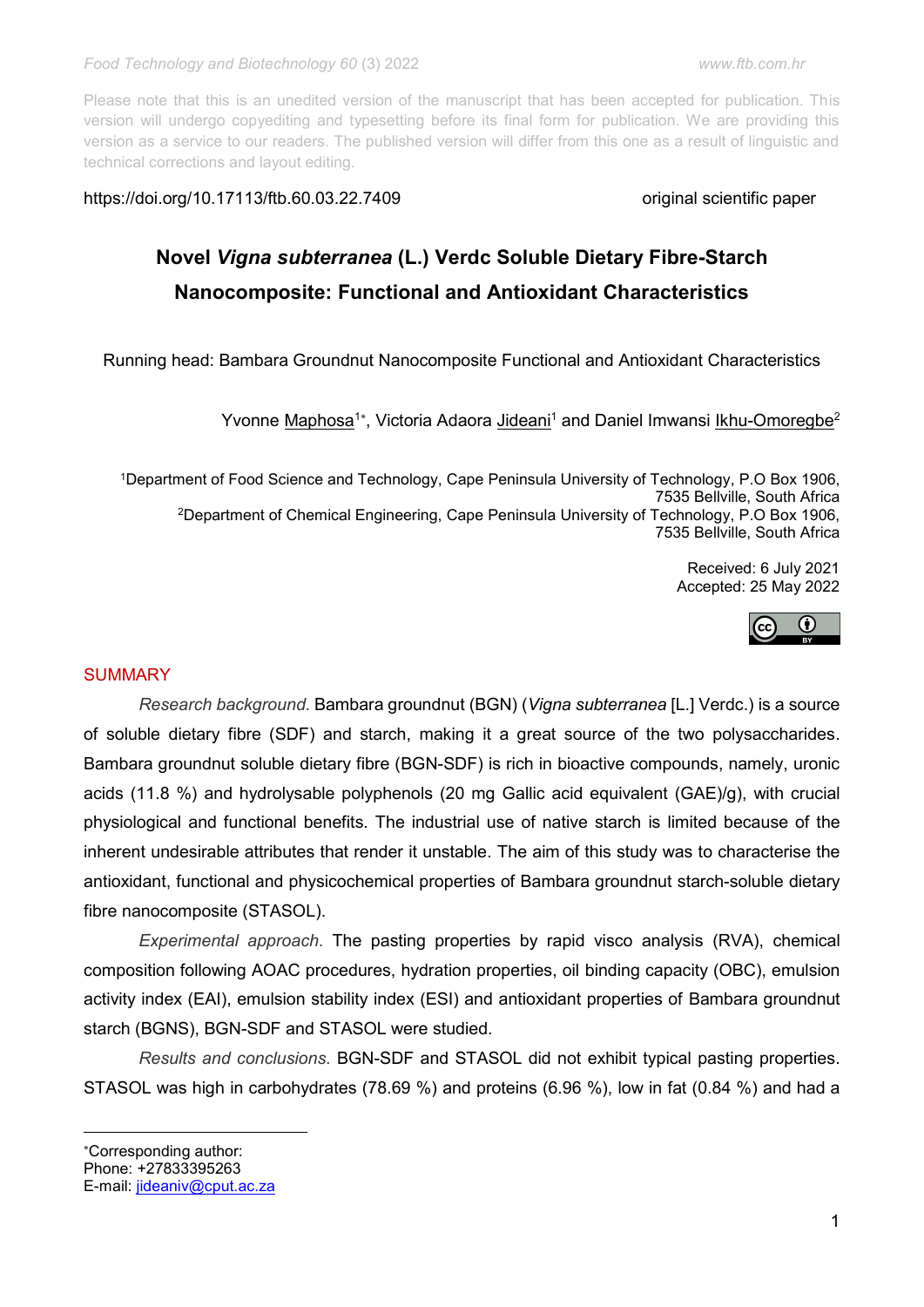Please note that this is an unedited version of the manuscript that has been accepted for publication. This version will undergo copyediting and typesetting before its final form for publication. We are providing this version as a service to our readers. The published version will differ from this one as a result of linguistic and technical corrections and layout editing.

considerable amount of ash (4.88 %). BGNS, BGN-SDF and STASOL showed significant (p<0.001) differences in solubility. The EAI of BGNS, BGN-SDF and STASOL were 23.25, 85.71 and 90.65 %, respectively, and the ESI of BGNS, BGN-SDF and STASOL were 23.33, 87.13 and 87.49 %, respectively. The three biopolymers differed significantly (p<0.001) in all colour characteristics; lightness (*L*\*), redness/greenness (*a*\*), yellowness/blueness (*b*\*), chroma and hue angles. The polyphenolic content of BGNS, BGN-SDF and STASOL was 0.10, 6.59 and 0.46 mg GAE/g, respectively, and their ferric reducing antioxidant power (FRAP) values were 1.16, 4.77 and 1.45 μmol ascorbic acid equivalents (AAE)/g, respectively. The phenolic compounds, chlorogenic acid (18 mg/g), monocrotaline (20 mg/g), luteolin 7-O-(6''-malonylglucoside) (4 mg/g) and casuarine 6-alpha-D-glucoside (27 mg/g) were present in BGN-SDF but absent in BGNS and STASOL. STASOL possesses desirable physicochemical and antioxidant properties, making it suitable as an ingredient in various food systems.

*Novelty and scientific contribution*. Nanocomposites have the potential to revolutionise the food industry but their study as food ingredients is very limited. Furthermore, nothing is known about the physicochemical, functional and antioxidant characteristics of STASOL. Investigating these properties of STASOL will address this knowledge gap.

**Keywords**: bambara groundnut; starch; dietary fibre; nanocomposite; antioxidants; pasting properties

### INTRODUCTION

The demand for innovative food products formulated with natural components has driven the constant search for new biopolymer complexes with improved properties. The increasing demand for such complexes, both by consumers and the food industry, has led to the utilisation of biopolymers from underutilised and orphan crops, such as Bambara groundnut (BGN) (*1*). Starch and dietary fibres from different sources have been studied and applied in the production of various food products (*2*). Starch and starch-based composites immensely contribute to the functional properties of food products (*3*). The major functional properties of starches and dietary fibres include thickening, swelling, gelation, water absorption, water binding, foaming, emulsification and bulk density (*4*). Bambara groundnut starch and soluble dietary fibres have been reported to possess good functional properties and their complexes have improved pasting, thickening, viscoelastic and thermal properties than individual starches (*5*).

Previous studies have reported the effect of complexing starch with other biopolymers on the functionality, antioxidant composition and overall behaviour of the formed complexes. Such studies reported on composites made from potato starch and waxy maize starch (*6*), waxy rice starch and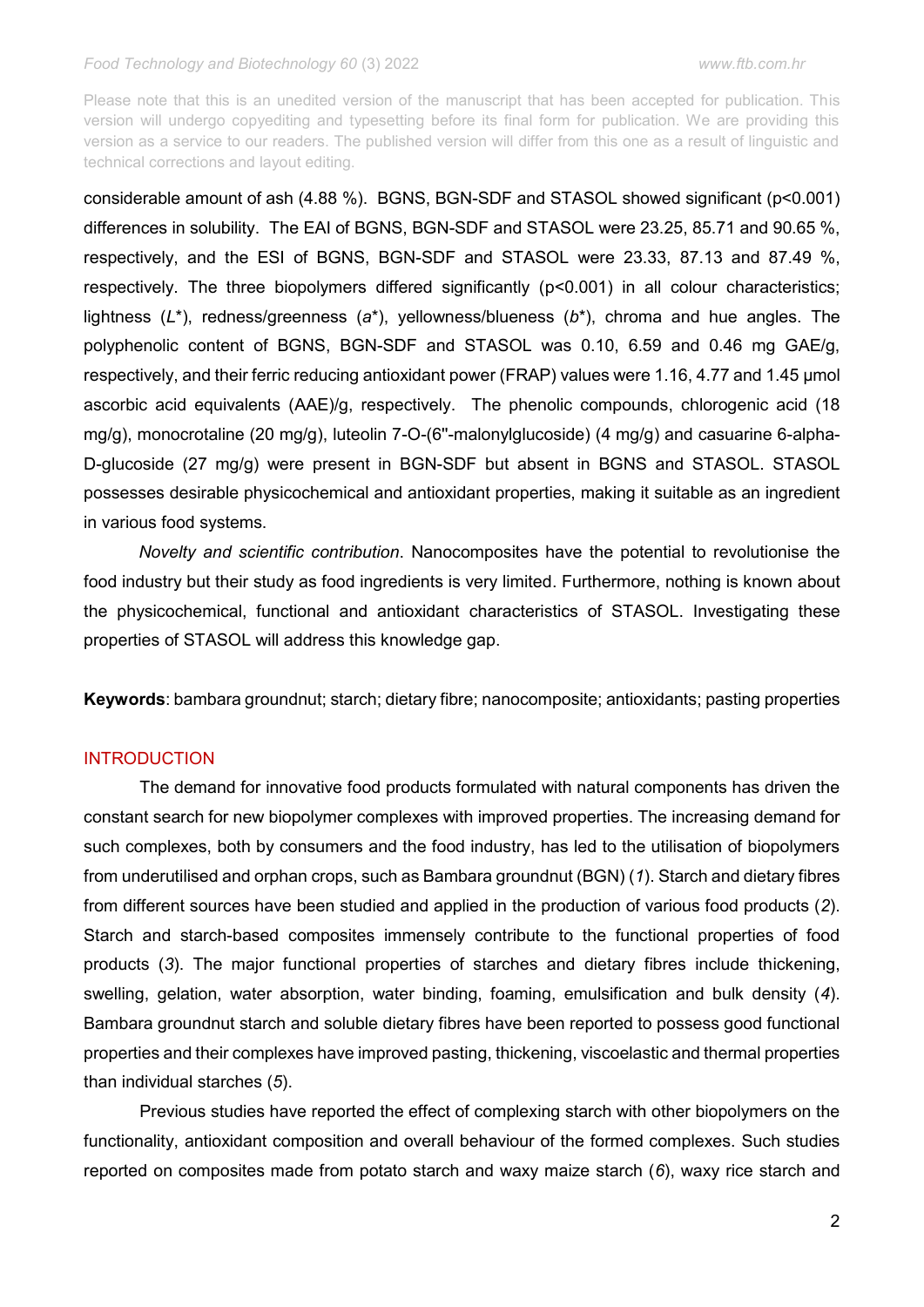non-waxy starch (*7*), lima bean starch and cassava starch (*8*) as well as potato starch and maize starch (*9*). It is important to study the functional and physicochemical properties of food components as they affect sensory characteristics as well as the behaviour of food during formulation, processing, storage and distribution (*1,2*). Knowledge of the functional and antioxidant properties of biopolymer composites enables their maximal utilisation and application in food systems for human nutrition and health (*5*).

The nanocomposite used in this study was a starch-soluble dietary fibre nanocomposite (STASOL), produced from the chemical complexing of BGN soluble dietary fibre (BGN-SDF) and BGN starch (BGNS). STASOL was reported to have an average particle size of 74.01 nm which qualifies it as a nanocomposite (nano=<100 nm) (*10*). The employment of STASOL in a food system would produce a relatively "green" product as all components used were natural. The objective of this study was to characterise the antioxidant, functional and physicochemical properties of STASOL.

### MATERIALS AND METHODS

### *Source of materials*

Analytical grade chemicals from Sigma-Aldrich (Johannesburg, South Africa) were used in this study. Equipment and apparatus from Food Science and Technology, Chemical Engineering and Oxidative Stress Research Centre of the Cape Peninsula University of Technology (Cape Town, South Africa) were used. STASOL is a BGN starch-soluble dietary fibre nanocomposite made from the chemical complexing of BGN-SDF and BGNS. The STASOL used in this study was produced following the method described by Maphosa *et al*. (*10*). In a 100 mL Schott bottle, 15 g BGNS, 37.5 mL deionised water, 16.5 %  $H_2O_2$  (120 v) and 0.1 % ascorbic acid were mixed then incubated at 90 °C for 45 min in a temperature-controlled water bath (Ecobath, LaboTec, Midrand, South Africa). The mixture was cooled to room temperature before precipitating with 40 mL absolute ethanol drop wise with continuous agitation in a sonicator (Sonicator Heat Systems-Ultrasonics, Inc., Model W-225R, Krugersdorp, South Africa) for 10 min at high speed. The mixture was then centrifuged (Jouan MR1812 Thermo Electron Corporation, ThermoFisher Scientific, Massachusetts, USA) at 6 000 rpm for 5 min and the supernatant was discarded. To obtain regenerated BGNS particles as well as remove  $H_2O_2$  and ascorbic acid, the residue was rinsed three times with 40 mL absolute ethanol. BGNS (15 g) and BGN-SDF (1.95 g) were dissolved in 40 and 15 mL ethanol:water (1:1 v/v), respectively. The two solutions were mixed to obtain a molecular dispersion of BGNS and BGN-SDF and left to react for 24 h, on a magnetic stirrer (Dragon Lab, MS-H-Pro, Beijing, China), in a dark fume hood. The resulting solution was freeze-dried (VirTis Genesis 25EL, Warminster, Pennsylvania, USA).).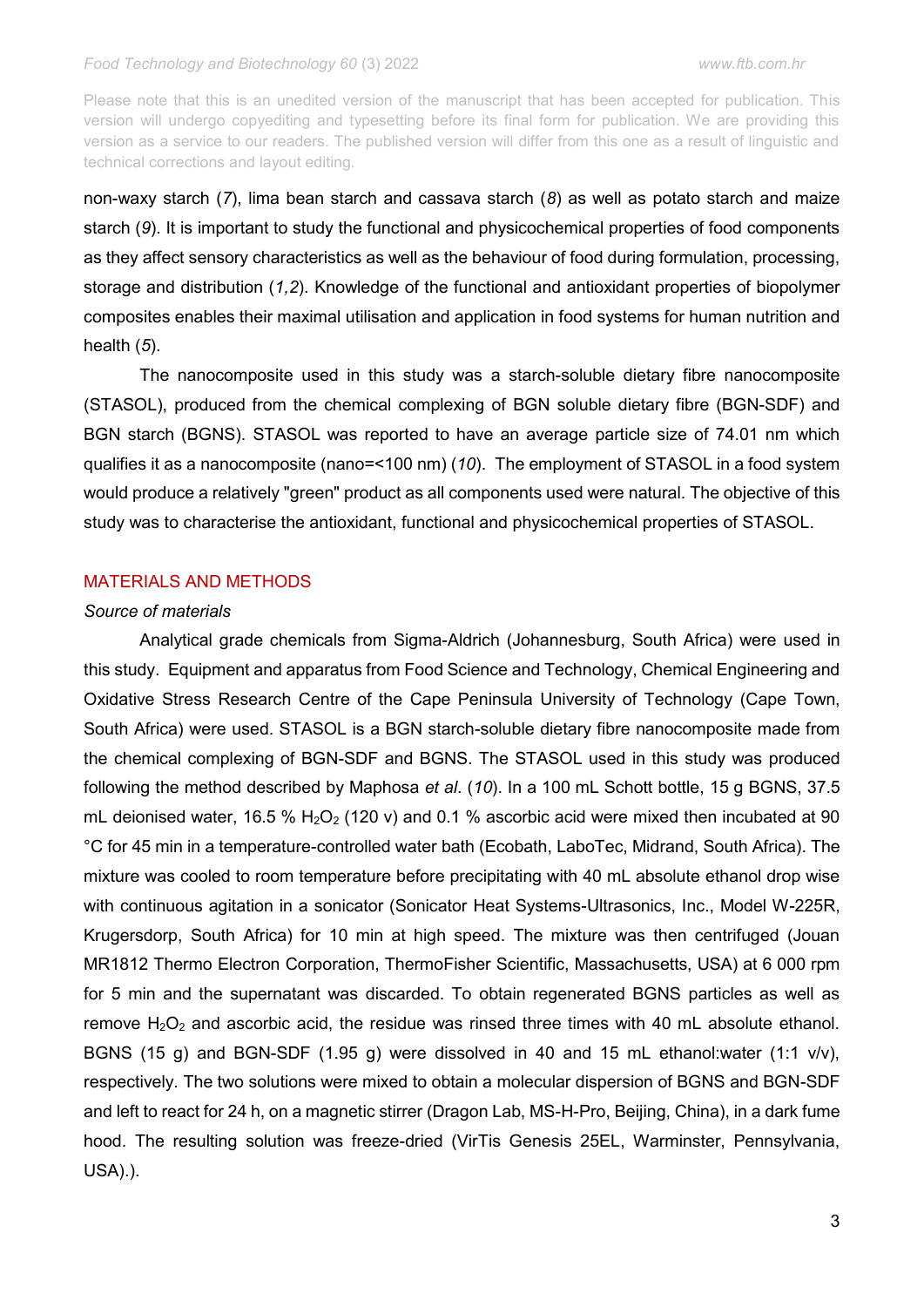# *Pasting properties of Bambara groundnut starch, soluble dietary fibre and starch-soluble dietary fibre nanocomposite*

Pasting properties were analysed using a Rapid Visco Analyser (RVA, 4500 Perten Instruments, Queensland, Australia) following the method of Gulu (*1*). A 3 g sample (14 % moisture) in 25 g deionised water was subjected to a heating and cooling cycle while continuously under shear. The samples were held at 50 °C for 1 min then heated at a ramp of 6 °C/min from 50 to 95 °C. Thereafter, the temperature was decreased to 50 °C at a ramp of 6 °C/min and held for 5 min. The pasting time, peak viscosity, pasting temperature, breakdown viscosity, cold paste viscosity and setback viscosity were obtained from the RVA curves and viscosities were expressed in Pa·s.

*Colour characteristics of Bambara groundnut starch, soluble dietary fibre and starch-soluble dietary fibre nanocomposite*

Colour characteristics of BGNS, BGN-SDF and STASOL were determined using a spectrophotometer (Spectrophotometer, model CM-5, Konica Minolta Sensing inc, Sakai, Japan) set at standard observer 10° and D65 following a method of Murevanhema and Jideani (*11*). The spectrophotometer was calibrated with a black tile (*L*\*=5.49, *a*\*=7.08, *b*\*=4.66) and a white tile (*L*\*=93.41, *a*\*=1.18, *b*\*=0.75) followed by zero calibration (*4*). Enough samples to completely cover the bottom of the glass sample holders (diameter 30 mm) were used. Colour parameters were assessed using *L\*C\*h*\* and CIE-*L\*a\*b*\* colour space systems. Colour differences (∆*E*) amongst the samples were calculated using the colour difference equation:

$$
[\Delta E = (\Delta L^{2} + \Delta a^{2} + \Delta b^{2})^{1/2}]
$$

where: *L*\* is lightness, *a*\* is redness/greenness and *b*\* is yellowness/blueness (*12*).

# *Chemical analysis of Bambara groundnut starch, soluble dietary fibre and starch-soluble dietary fibre nanocomposite*

Chemical profiling was carried out according to AOAC (*13*) procedures of total fat (Gas Chromatography), protein (Leco, TruSpec® N, California, USA), moisture (Moisture analyser, Denver Instrument 1R-30, California, USA), ash (muffle furnace), minerals (Inductively coupled plasmaoptical emission spectrometry) and carbohydrates (calculated by difference). Energy (kJ) was calculated using the corresponding values of fat (37 kJ/g), protein (17 kJ/g) and carbohydrates (17 kJ/g) (*13*).

*Hydration properties of Bambara groundnut starch, soluble dietary fibre and starch-soluble dietary fibre nanocomposite*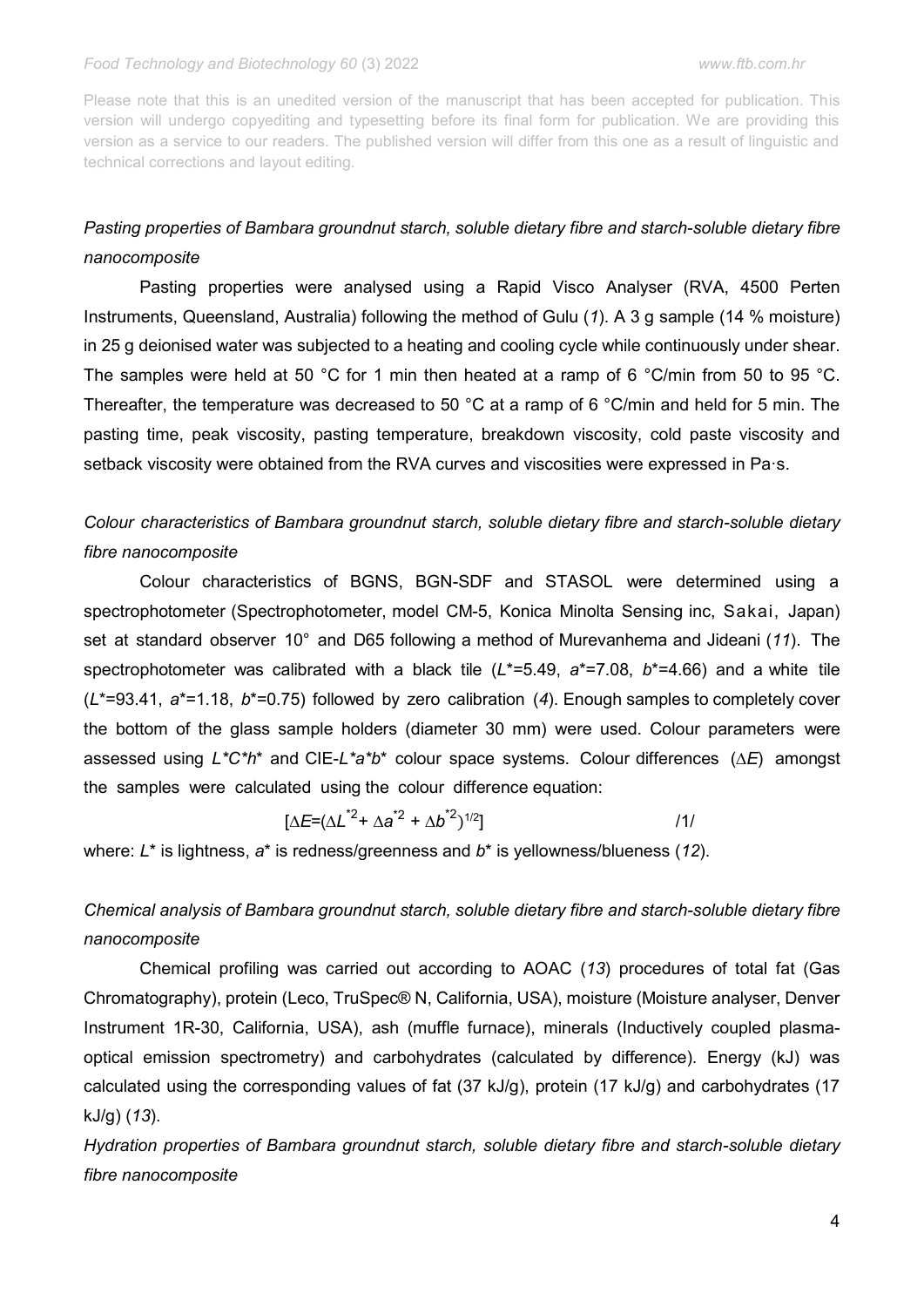Please note that this is an unedited version of the manuscript that has been accepted for publication. This version will undergo copyediting and typesetting before its final form for publication. We are providing this version as a service to our readers. The published version will differ from this one as a result of linguistic and technical corrections and layout editing.

Water absorption capacity (WAC) and solubility index (SI) were determined according to methods described by Lai *et al.* (*14*). To determine WAC, 0.2 g samples were weighed into centrifuge tubes and mixed with 9.8 g of deionized water. The suspensions were heated at 70 °C for 10 min in a shaking water bath (Ecobath, LaboTec, Midrand, South Africa) then transferred to a boiling water bath for another 10 min. The suspensions were cooled then centrifuged at 40 000 × *g* at 5 °C for 30 min (Jouan MR1812 Thermo Electron Corporation, ThermoFisher Scientific, Massachusetts, USA). WAC was determined as the ratio of the mass of swollen samples after centrifugation (g) to their dry mass (g).

To determine SI, the supernatant from WAC analysis was decanted into tared evaporating crucible dishes and dried overnight at 110 °C. Solubility index was then calculated as the ratio of the mass of solids after drying (g) to the initial mass of the dry sample (g).

# *Oil binding capacity of Bambara groundnut starch, soluble dietary fibre and starch-soluble dietary fibre nanocomposite*

The method of Maphosa and Jideani (*4*) was applied in the determination of the oil binding capacities (OBC) of BGNS, BGN-SDF and STASOL. Samples (1 g) were mixed with 5 g of canola oil in 50 mL centrifuge tubes. The mixtures were vortexed for 30 s at 5 min intervals for 30 min, then centrifuged (Jouan MR1812 Thermo Electron Corporation, ThermoFisher Scientific, Massachusetts, USA) at 1600 × *g* for 25 min at 23 °C. After centrifugation, the free oil was decanted and weighed. The difference between the original mass of oil (5 g) and the mass of the decanted oil was considered as retained oil. OBC was calculated as the mass of oil retained divided by the original mass of the sample.

# *Emulsion activity and stability of Bambara groundnut starch, soluble dietary fibre and starch-soluble dietary fibre nanocomposite*

Emulsion activity index (EAI) and emulsion stability index (ESI) were determined following the methods of Chove *et al.* (*15*). Samples (1 g) were dissolved in 10 mL deionised water and homogenised (Ultra Turrax T-25 Homogeniser, IKA, Staufen, Germany) at 4500 × *g* for 2 min. Orange oil (10 mL) was added and the solution homogenised at 6000 × *g* for 1 min then centrifuged again at 1200 × *g* for 5 min. To calculate EAI, the emulsion volume was measured as the mL of emulsified layer per entire layer in the centrifuge tube and expressed as a percentage (%). To calculate ESI, the emulsion was heated at 80 °C for 30 min. After cooling at ambient temperature, the emulsion was centrifuged at 1200 × *g* for 5 min and ESI was calculated as the height of the emulsified layer after heating divided by the height of total content before heating.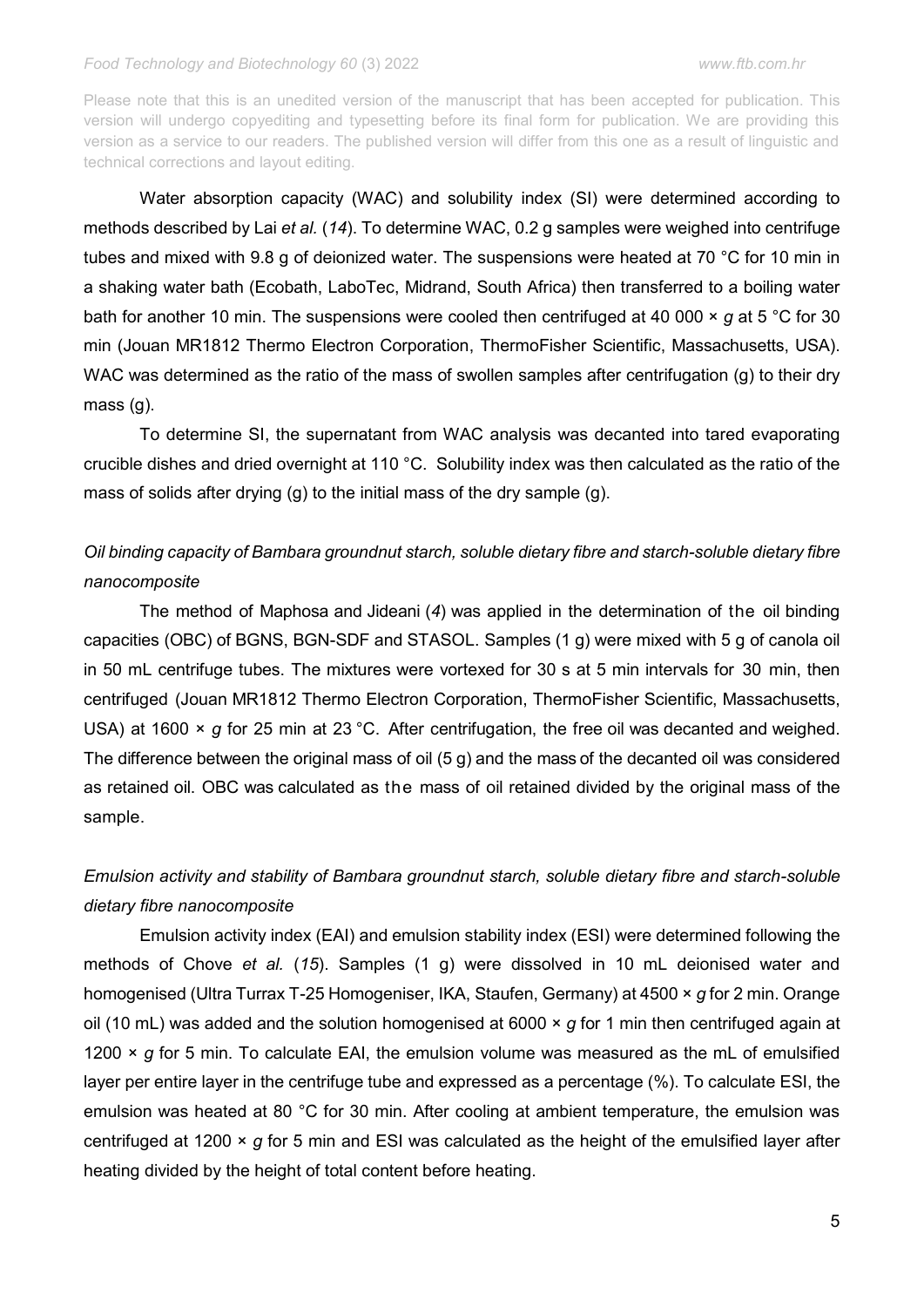Please note that this is an unedited version of the manuscript that has been accepted for publication. This version will undergo copyediting and typesetting before its final form for publication. We are providing this version as a service to our readers. The published version will differ from this one as a result of linguistic and technical corrections and layout editing.

# *Total phenolics content and antioxidant activity of Bambara groundnut starch, soluble dietary fibre and starch-soluble dietary fibre nanocomposite*

Total phenolic compounds were determined following the method of Maphosa and Jideani (*4*). Samples (250 mg) were mixed with 10 mL of distilled water and 1 mL of  $H_2SO_4$  in 14 mL centrifuge tubes then incubated at 80 °C for 20 h before centrifuging (4000 × *g*, 5 min, 21 °C). The supernatant was diluted tenfold and analysed in a 96 well plate using the Folin-Ciocalteu assay by mixing 25 µL of a sample with 125 µL of 0.2 M Folin-Ciocalteu and 100 µL of 7.5 % (w/v)  $Na<sub>2</sub>CO<sub>3</sub>$  solution. The mixtures were left to stand for 2 h in the dark. Absorbance was then measured using a spectrophotometer (Multiskan Spectrum, ThermoFisher Scientific, Massachusetts, USA) at a wavelength of 765 nm using a gallic acid standard calibration curve. The results were expressed as mg/g gallic acid equivalents (GAE) of dry extract.

Ferric reducing antioxidant power (FRAP) assay was conducted following the method of Maphosa and Jideani (*4*) with Vitamin C as a standard. Samples (250 mg) were diluted tenfold then mixed with 0.3 MI of FRAP reagent (30 MI acetate buffer, 3 MI FeCl<sub>3</sub>, 3 MI TPTZ and 6 MI of H<sub>2</sub>O). The mixture was poured into a 96 well plate, left to stand for 30 min and then read in a spectrophotometer (Multiskan spectrum, ThermoFisher Scientific, Massachusetts, USA) at a wavelength of 593 nm.

# *Determination of glucose in Bambara groundnut starch, soluble dietary fibre and starch-soluble dietary fibre nanocomposite*

Samples (0.1 g) and 5 mL of 2 M trifluoroacetic acid were accurately weighed into 10 mL headspace tubes and hydrolysed at 110 °C for 12 h. The mixtures were then diluted with water:acetonitrile water (0.2 % triethylamine and 0.2 % NH<sub>4</sub>OH in water) and acetonitrile (0.2 % triethylamine and 0.1 % 2-propanol and 0.2 % NH4OH in acetonitrile). The diluted samples were transferred into glass vials and analysed by UPLC-ELSD with a Waters Acquity BEH Amide 2.1 × 100 mm, 1.7 µm column (Waters, Milford, MA, USA). An injection volume of 5 µL was used with a column temperature of 50 °C, seal wash of 5 min, run time of 10 min and a pressure gradient of 0-1.03421x10<sup>8</sup> Pa/min.

# *Phenolic profiling of Bambara groundnut starch, soluble dietary fibre and starch-soluble dietary fibre nanocomposite*

Samples (2 g) and 15 mL of 50 % methanol/1 % formic acid were accurately weighed into 50 mL centrifuge tubes with screw-caps then vortexed for 1 min, followed by extraction in an ultrasonic bath for 1 h. Samples (2 mL) were then centrifuged at 14000 rpm for 5 min and the supernatants were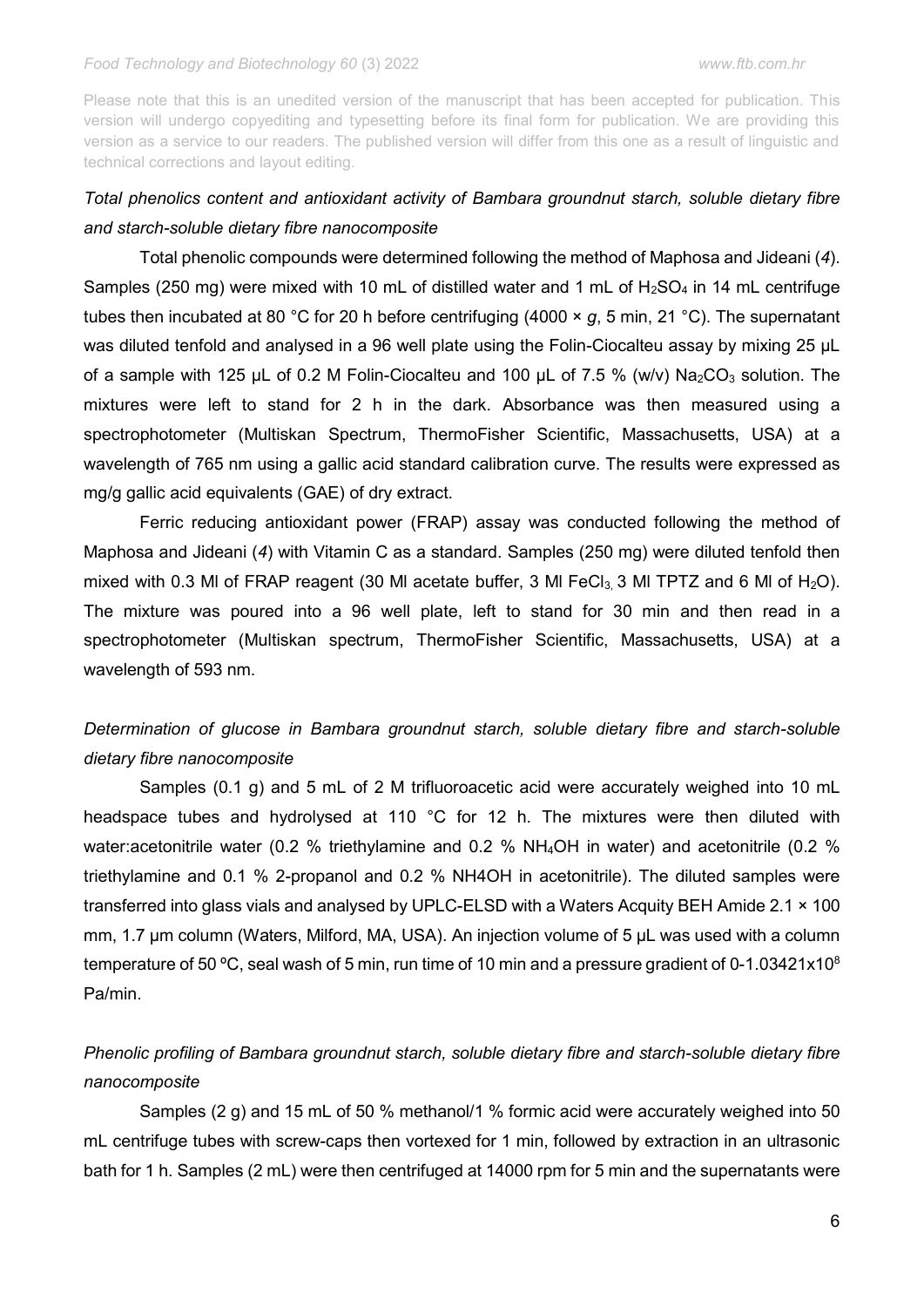Please note that this is an unedited version of the manuscript that has been accepted for publication. This version will undergo copyediting and typesetting before its final form for publication. We are providing this version as a service to our readers. The published version will differ from this one as a result of linguistic and technical corrections and layout editing.

transferred into 1.5 mL glass vials using Liquid Chromatography-Mass Spectrometry (LCMS). A Waters Synapt G2 Quadrupole time-of-flight (QTOF) mass spectrometer (MS) (Waters, Milford, MA, USA) connected to a Waters Acquity ultra-performance liquid chromatography (UPLC) (Waters, Milford, MA, USA) was used for high-resolution UPLC-MS analysis. The column eluate first passed through a Photodiode Array (PDA) detector prior to flowing through the mass spectrometer, allowing concurrent collection of UV and MS spectra. Electrospray ionisation was used in negative mode with a cone voltage of 15 V, desolvation temperature of 275 °C, desolvation gas at 650 L/h, and the rest of the MS settings optimised for best resolution and sensitivity. Data were acquired by scanning from 150 to 1500 m/z in resolution mode as well as in MSE mode. In MSE mode two channels of MS data were acquired; one at low collision energy (4 V) and the second using a collision energy ramp (40- 100 V) to obtain fragmentation data as well. Leucine enkephalin was used as a reference mass and the instrument was calibrated with sodium formate. Separation was achieved on a Waters HSS T3,  $2.1 \times 100$  mm, 1.7 µm column and the mobile phase was made up of 0.1 % formic acid (solvent A) and acetonitrile containing 0.1 % formic acid (solvent B). The parameters used were: injection volume (2 µL), flow rate (0.3 mL/min) and column temperature (55 °C). The gradient began at 100 % solvent A for 1 min, then went to 28 % solvent B over 22 min, then changed to 40 % solvent B over 50 s and a wash step of 1.5 min at 100 % solvent B, and finally re-equilibrated to initial conditions for 4 min. A range of catechin standards were injected from 0.5 to 100 mg/L and used to establish a calibration curve against which compounds were quantified. Data were processed using MSDIAL and MSFINDER (RIKEN Center for Sustainable Resource Science: Metabolome Informatics Research Team, Kanagawa, Japan).

### *Data analysis*

For statistical analysis, IBM Statistical Package for the Social Science (SPSS) version 25 was used (*16*). All experiments were carried out in triplicate. Data were expressed as mean±standard deviation. The results were subjected to multivariate analysis of variance (MANOVA) to establish differences between treatments. Duncan's multiple range test was used to separate means where a significant (p≤0.05) difference existed.

# RESULTS AND DISCUSSION

*Pasting properties of Bambara groundnut starch, soluble dietary fibre and starch-soluble dietary fibre nanocomposite by rapid visco analyser*

The pasting characteristics of BGNS, BGN-SDF and STASOL are presented in Table 1. Pasting is a term used to describe the changes in the structure of starch molecules post gelatinisation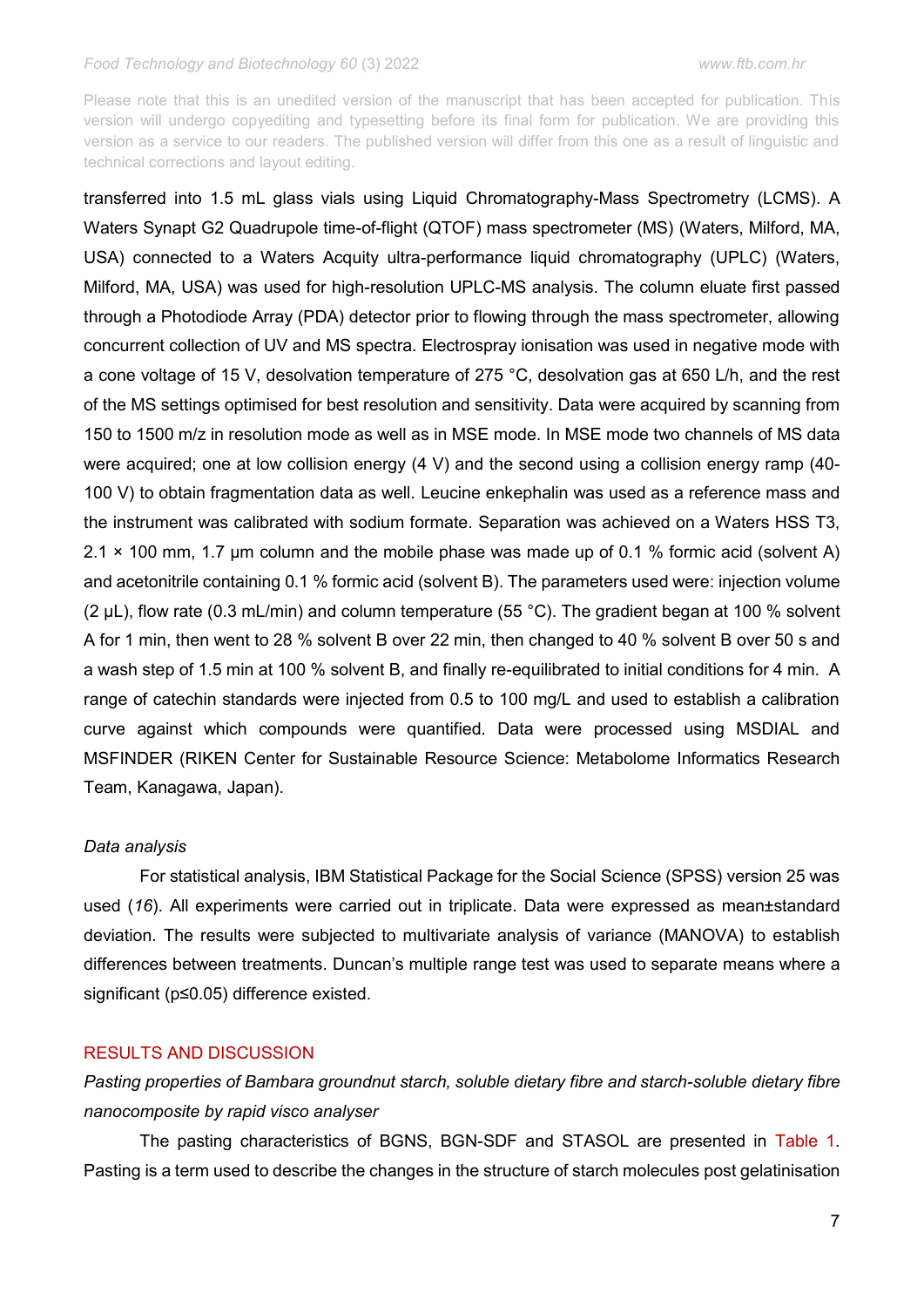Please note that this is an unedited version of the manuscript that has been accepted for publication. This version will undergo copyediting and typesetting before its final form for publication. We are providing this version as a service to our readers. The published version will differ from this one as a result of linguistic and technical corrections and layout editing.

(*17*). It describes the changes in starch such as further swelling of granules, leaching of molecular components from the granules and disruption of granules. Several studies have reported the pasting properties of BGN starch (*1,2,5,17*). As expected, BGN-SDF and STASOL did not exhibit typical pasting properties since pasting is a characteristic typical of starch molecules.

### Peak viscosity

Peak viscosity refers to the highest viscosity of starch obtained during gelatinisation (*18*). It is indicative of the strength of starch pastes and their water holding capacities (*19,20*). The peak viscosities of BGNS, BGN-SDF and STASOL were 4.875, 0.15 and 0.435 Pa·s and all three differed significantly (p<0.001). Peak viscosity is an indication of structural damage due to factors such as temperature and shear, with high values indicating more extensive damage (*2,21*).

STASOL had a significantly (p<0.001) lower peak viscosity than BGNS and BGN-SDF therefore it would be expected to maintain its structure at relatively high temperatures. This was confirmed by thermal studies (*10*) where the structural degradation of STASOL occurred at 293.14 °C (STASOL). The structural damage of BGNS at a lower temperature of 77.19 °C (*10*) was due to its ability to gelatinise (*22*). Starch is composed of repeating glucose units, dietary fibre is a mixture of chemically complex non-starch polysaccharides and STASOL is a mixture of BGNS and BGN-SDF suggesting that new functional groups were introduced during the chemical grafting process (*10*). The significantly (p<0.001) reduced peak viscosity of STASOL could be attributed to several factors such as the disruption of starch granules during the chemical grafting process resulting in loss of gelatinisation ability as well as the simplicity of the starch molecule compared to the other two compounds, hence allowing it to swell unrestrictedly (*2*). Furthermore, the difference in the microstructure and morphology of BGNS and STASOL were discussed by Maphosa *et al.* (*10*) and BGNS granules were reported to be spherical with smooth surfaces while STASOL was irregular and polygonal. These differences were attributed to the disruption of BGNS bonds during chemical grafting as well as the formation of new bonds when BGN-SDF was added in the formation of STASOL. Since peak viscosity is also an indication of water binding capabilities of starch (*21*); the higher peak viscosity of BGNS means that in comparison to BGN-SDF and STASOL, BGNS granules would swell more easily when heated and form a thicker paste.

Gulu (*1*) reported a similar trend in the peak viscosity of native and chemically modified starches reporting a reduction in their peak viscosities from 4.876 to 0.435 Pa·s, respectively. Oyeyinka *et al. (5)* reported a lower peak viscosity of 3.293 Pa·s for BGNS. The difference in the reported peak viscosity could be due to the fact that starches from different BGN varieties were studied. Starch from the black-eye variety was used in this study while starch from the cream variety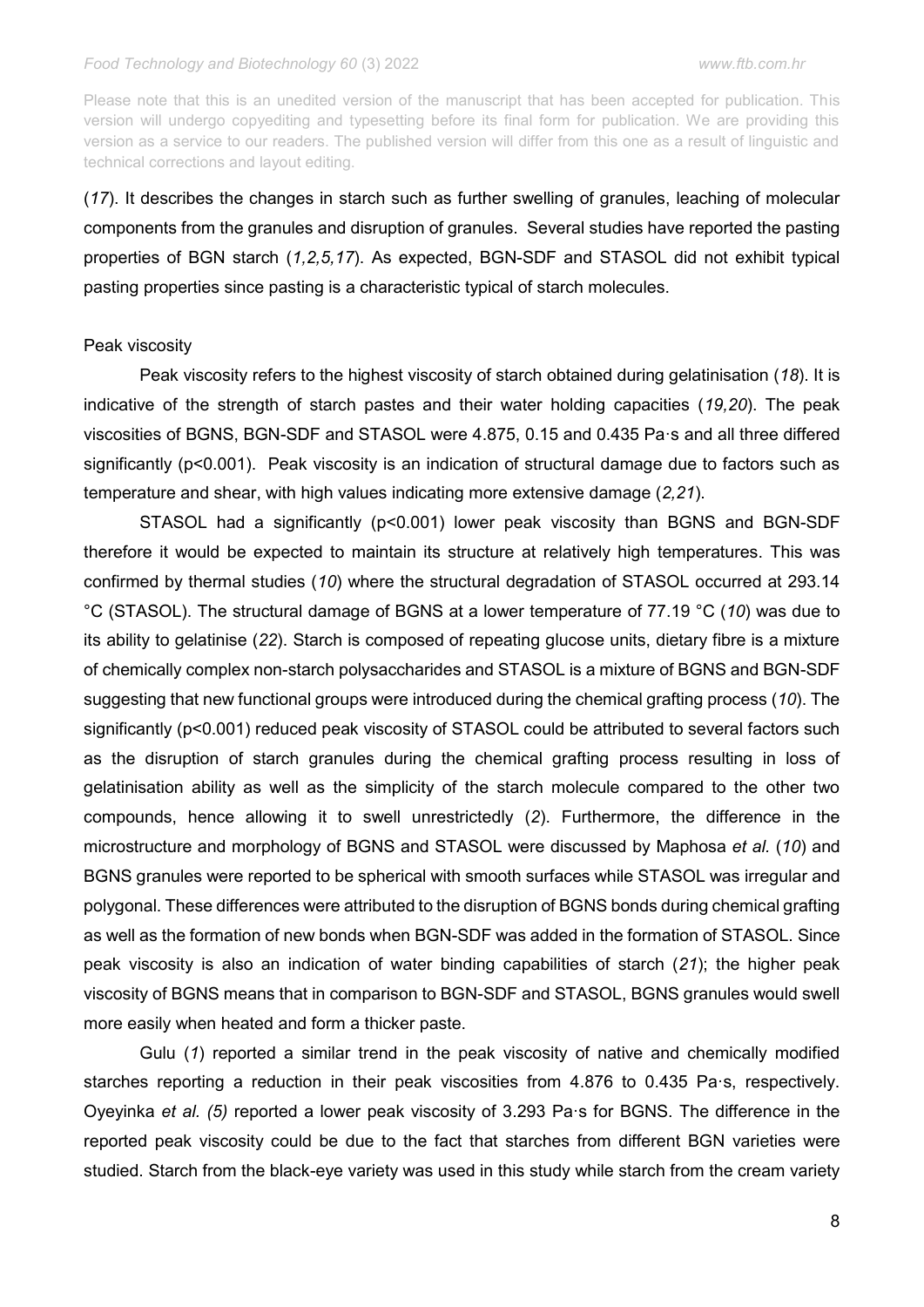Please note that this is an unedited version of the manuscript that has been accepted for publication. This version will undergo copyediting and typesetting before its final form for publication. We are providing this version as a service to our readers. The published version will differ from this one as a result of linguistic and technical corrections and layout editing.

was used by Oyeyinka *et al.* (*5*). Lower starch peak viscosities were reported as 1.335, 2.152 and 4.145 Pa·s for wheat (*19*), barley (*23*) and potato (*24*), respectively. Differences in peak viscosities of starches can be attributed to source of starch, differences in amylose and amylopectin contents, strength of amylose-amylose and amylose-amylopectin chain interactions as well as the molecular structures of amylose and amylopectin (*[19](https://www.sciencedirect.com/science/article/pii/S0268005X17309062#bib81)*).

### Trough viscosity

Trough viscosity is also known as hot paste viscosity and it describes the rate of breakdown in viscosity to equilibrium. A low trough viscosity indicates higher paste stability. The trough viscosity of BGNS (1.984 Pa·s) was significantly (p=0.012) higher than that of BGN-SDF (0.143 Pa·s) and STASOL (0.412 Pa·s). Gulu (*1*) reported a similar trend observed in this study where chemical modification of BGNS using hydrogen peroxide and ascorbic acid resulted in a decrease in trough viscosity. Gulu (*1*) reported a trough viscosity of 0.088 Pa·s for chemically modified BGNS while a trough viscosity of 0.143 Pa·s was reported in this study. The differences in results indicate that grafting catechin onto BGNS as was done by Gulu (*1*) resulted in the formation of a more robust complex compared to grafting BGN-SDF onto BGNS to form STASOL. Trough viscosity is dependent on temperature, degree of shear stress applied to a mixture as well as the nature of the material of interest. A higher trough viscosity (3.013 Pa·s) for BGNS was reported by Gulu (*1*). The difference in the results could be due to that starch from a mixture of different varieties of BGN seeds was studied by Gulu (*1*) while starch from the black-eye variety was evaluated in the present study.

Trough viscosities of 0.560 Pa·s for wheat starch (*19*), 1.423 cPa·s for barley starch (*23*), 2.351 Pa·s for potato starch (*24*) and 5.280 Pa·s for barley starch (*25*) were reported. These are starches commonly used in the food industry. Their trough viscosities were very high indicating that they would breakdown when exposed to elevated temperatures and form unstable pastes. As such, more stable composites such as STASOL with low trough viscosities (0.412 Pa·s) would be desirable replacements. The relatively low trough viscosity of STASOL suggests that the nanocomposite would find use in high temperature food systems such as baking and high shear processes such as those involved in the production of emulsions and dough.

### Final viscosity

The final viscosities of BGNS, BGN-SDF and STASOL were 4.621, 0.271 and 0.537 Pa·s, respectively. There was no difference in the final viscosities of BGN-SDF and STASOL while both were significantly (p<0.001) lower than that of BGNS. Final viscosity gives an indication of the starch's ability to form a gel or viscous paste after cooking and cooling (*26*). It is also used to determine starch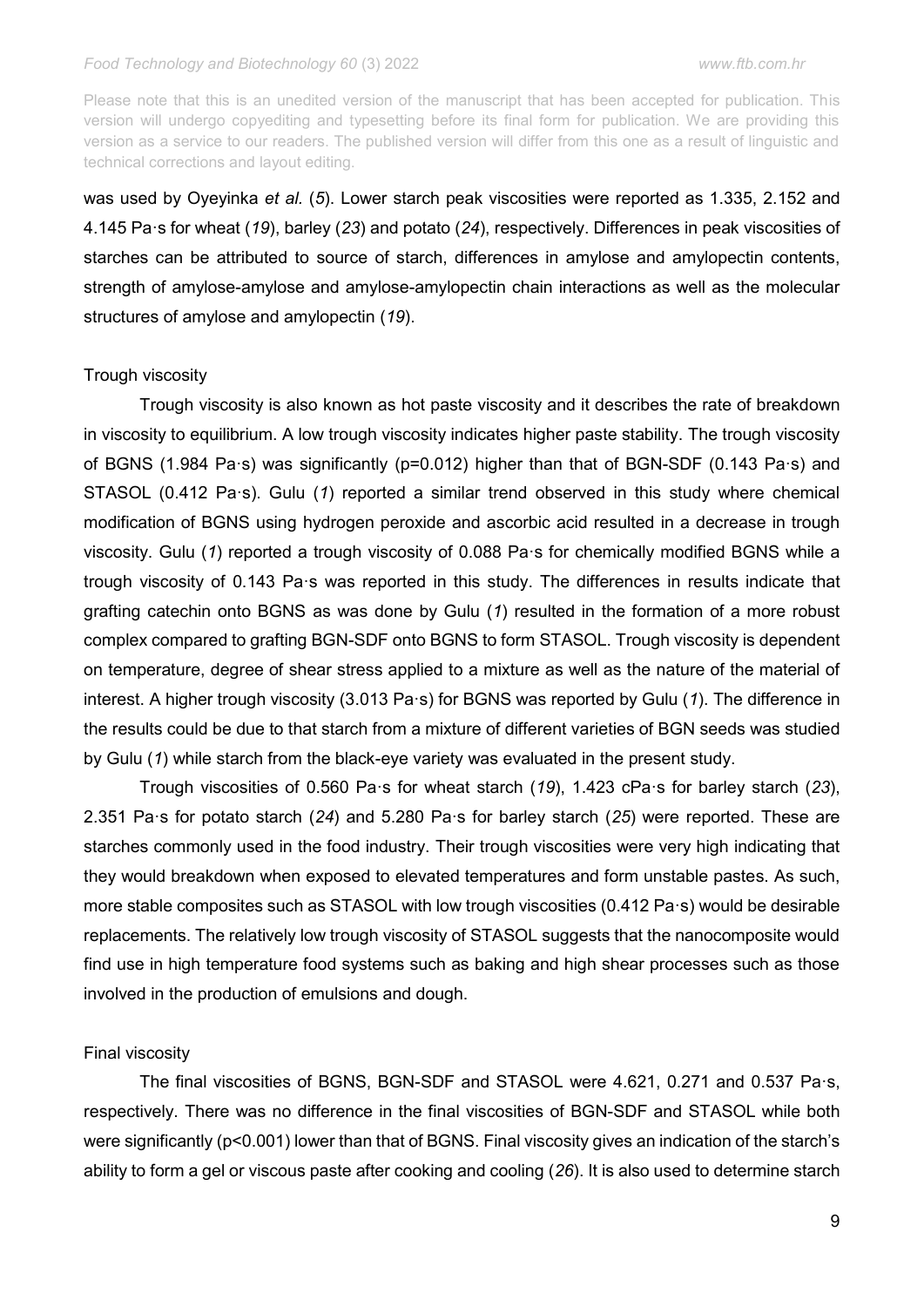Please note that this is an unedited version of the manuscript that has been accepted for publication. This version will undergo copyediting and typesetting before its final form for publication. We are providing this version as a service to our readers. The published version will differ from this one as a result of linguistic and technical corrections and layout editing.

quality and stability of the cooked starch paste in food products. According to Falade *et al.* (*21*), final viscosity plays a vital role in the rigidity and stability of the swollen granule structure. Higher final viscosities of 4.867, 4.876, 4.989 and 5.591 Pa·s were reported for rice starch (*27*), BGNS (*1*), quinoa starch (*27*) and barley starch (*25*), respectively. The lower final viscosity of STASOL compared to these starches was due to the loss of crystallinity during the grafting process. This was confirmed by crystallinity studies using powder X-ray diffraction (*10*) where native BGNS was described as crystalline in nature while STASOL was amorphous. The transformation from crystalline to amorphous nature of legume starch as a result of chemical treatment has been widely reported (*22*). The lower final viscosities of BGN-SDF and STASOL would result in the formation of more stable food systems. Therefore, these two biopolymers would make suitable alternatives to modified starches.

### Breakdown viscosity

The breakdown viscosities of BGNS, BGN-SDF and STASOL were 2.890, 0.007 and 0.024 Pa·s. Both BGN-SDF and STASOL had significantly (p=0.003) lower breakdown viscosities than BGNS. Breakdown viscosity is an indication of the starch organisation structure and measures the susceptibility of starch granules to disintegration (*26*). A higher breakdown viscosity means the material has low heat and shear resistance (*21*). BGNS had the highest breakdown viscosity and therefore would have low thermal stability in comparison to BGN-SDF and STASOL (*20*). This was in agreement with thermal studies (*10*). BGNS had a higher breakdown viscosity than potato starch (2.195 Pa·s), wheat starch (0.775 Pa·s) and barley starch (1.938 Pa·s) (*1,24,25*). Therefore, the modification of native BGNS was necessary to improve its robustness. The low breakdown viscosity of STASOL would render the nanocomposite stable at high processing temperatures due to its high thermal stability making it a suitable ingredient for food products that are cooked at elevated temperatures and undergo extensive mixing in the preparation stage.

### Setback viscosity

The setback viscosities of BGNS, BGN-SDF and STASOL were 2.637, 0.128 and 0.122 Pa·s, respectively (Table 1). Both BGN-SDF and STASOL had significantly higher (p<0.001) setback viscosities than BGNS. Setback viscosity refers to the tendency of starch to retrograde and undergo syneresis (*1*). After gelatinisation, amylopectin recrystallises and transforms from an amorphous state to a more crystalline state causing the starch pastes to thicken and form stiff gels (*28*). Setback viscosity is an indication of gel stability (*18*). When starch pastes cool down there is re-association between amylose and amylopectin molecules which results in the formation of a gel structure and consequently, increased viscosity (*21,26*). A high setback viscosity, as exhibited by BGNS, indicates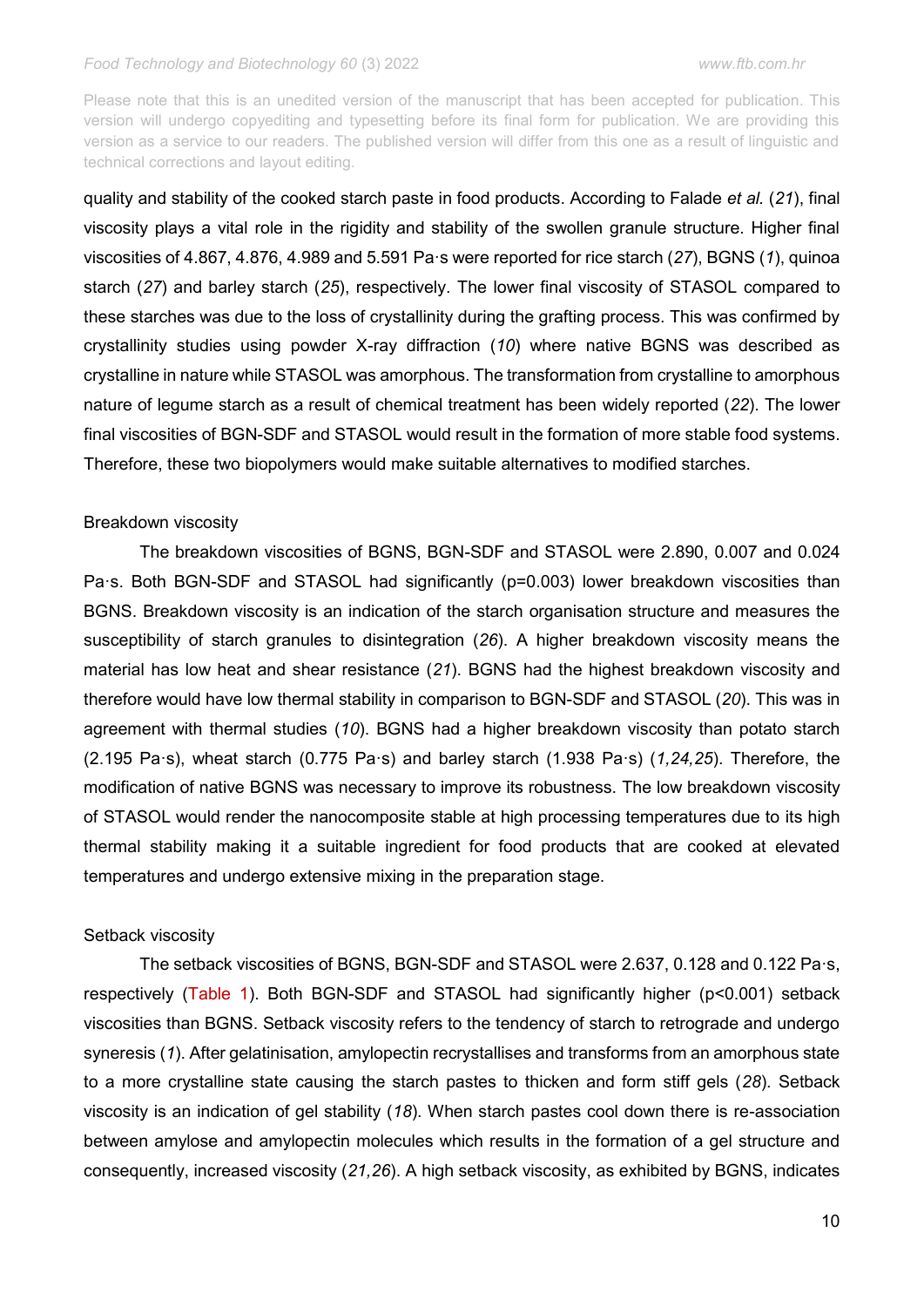Please note that this is an unedited version of the manuscript that has been accepted for publication. This version will undergo copyediting and typesetting before its final form for publication. We are providing this version as a service to our readers. The published version will differ from this one as a result of linguistic and technical corrections and layout editing.

a high tendency towards retrogradation and syneresis (*20*). Bambara groundnut SDF and STASOL are complex polymers with hydrogen and covalent bonds which inhibit the re-association of bonds following heating. The lower setback viscosity of STASOL compared to BGNS could be attributed to the introduction of BGN-SDF to BGNS during the manufacturing process resulting in the formation of new functional groups as shown by FTIR studies (*10*). These functional groups indicate the formation of new bonds which restrict the re-association of starch molecules after cooling. This further proved that BGN-SDF was successfully grafted onto BGNS, reinforced the matrix and improved its characteristics. Gulu (*1*) reported the setback viscosity of BGNS as 1.957 Pa·s and established that inclusion complexes stabilise BGN starches. The differences in setback viscosities among studies could be attributed to starch extraction methods applied, machines used as well as variety of BGN tested.

### Pasting temperature

When starch granules are exposed to elevated temperatures in the presence of water, they absorb water, swell and eventually rupture. The temperature at which they begin swelling is known as the pasting temperature (*27*). Pasting temperature gives an indication of the minimum temperature required to initiate starch gelatinisation (*26*). The pasting temperatures of BGNS (77.9 °C), BGN-SDF (96.7 °C) and STASOL (87.4 °C) were significantly (p<0.001) different. The results of the thermal properties of BGNS (*10*) were in fair agreement with the pasting properties of BGNS where initial peak thermal degradation due to gelatinisation of native BGNS was reported as 77.19 °C. Higher pasting temperatures of 84 and 83.2 °C were reported by Adebowale *et al.* (*2*) and Afolabi (*22*), respectively for BGNS. Pasting temperatures higher than those of BGNS but lower than those of STASOL and BGN-SDF were reported as 82.0 and 82.2 °C for Mucuna bean starch (*2*) and barley starch (23), respectively. The pasting temperature of starch observed in this study is similar to that of Sirivongpaisal (*17*) and Gulu (*1*) who reported the pasting temperature of BGNS as 77.7 and 79.90 °C, respectively.

Pasting temperatures of BGNS range between 77 and 84 °C depending on the source and variety of seeds (*5,17*). The pasting temperature of BGNS in this study was within this range. This range is higher than that of potato starch (66.2-68.6 °C) and comparable to that of corn starch (77−88 °C) (*29*). The relatively high pasting temperature of pulses compared to cereal starches could be accredited to their high amylose contents (*30*). A higher pasting temperature is an indication of thermal stability as more energy is required to rupture the granules. The higher pasting temperature of STASOL was a confirmation of the presence of stronger bonds which required more energy to disrupt.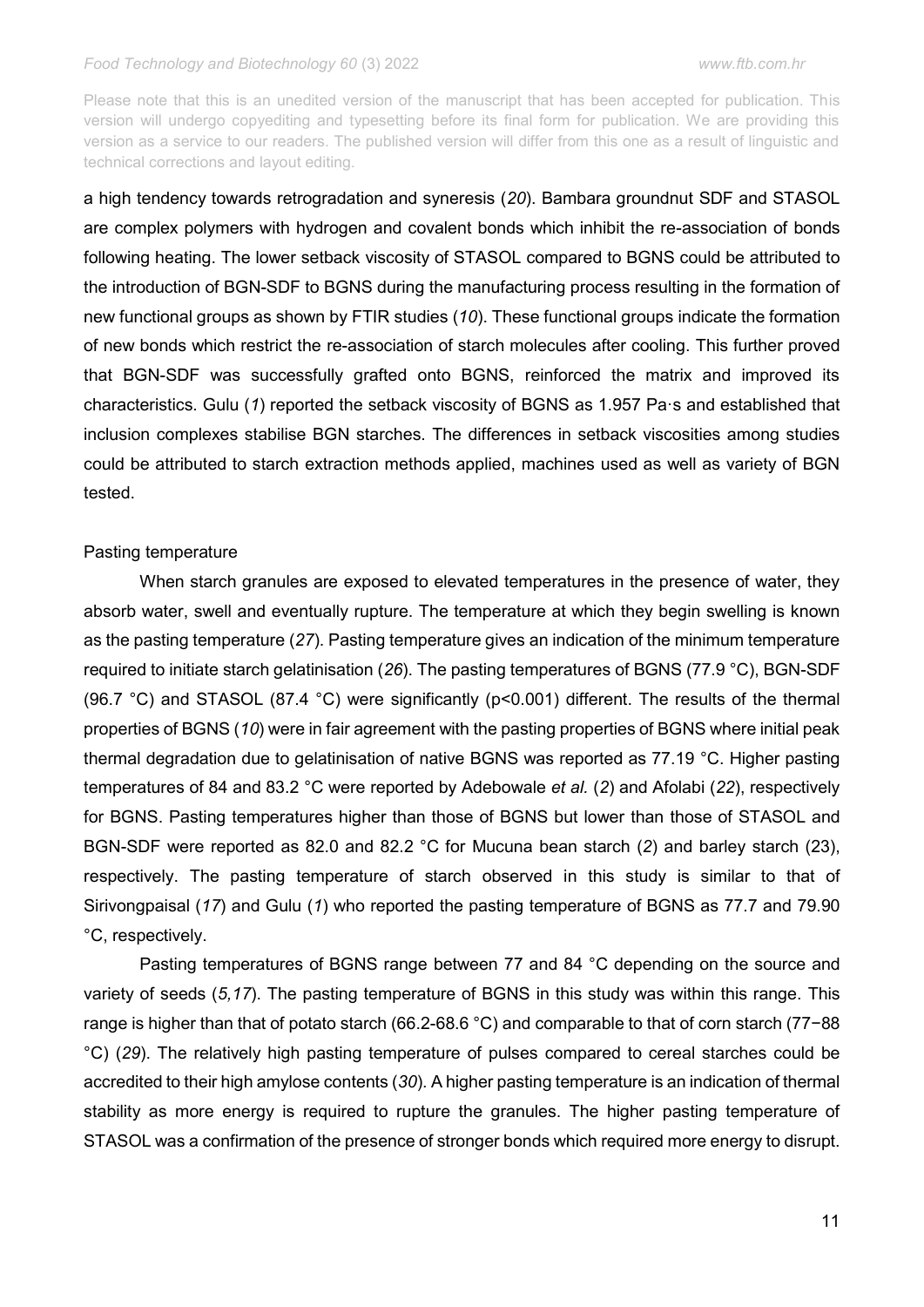Please note that this is an unedited version of the manuscript that has been accepted for publication. This version will undergo copyediting and typesetting before its final form for publication. We are providing this version as a service to our readers. The published version will differ from this one as a result of linguistic and technical corrections and layout editing.

# The introduction of new functional groups as well as the disappearance and shifting of functional groups in STASOL in FTIR studies confirmed the formation of a new, stronger complex (*10*).

### Peak time

Peak time is the time when peak viscosity is reached (*31*). The peak times of BGNS, BGN-SDF and STASOL were 4.78, 6.87 and 6.97 min, respectively (Table 1). The peak times of all three biopolymers were significantly (p<0.001) different. A similar peak time of 4.70 min for BGNS was reported by Gulu (*1*). Complexing increases the time required to reach peak viscosity (*1*) because more time is needed to break down the structure of the material under study. Hence, STASOL (a biopolymer nanocomposite) and BGN-SDF (a complex polysaccharide) exhibited higher peak times that BGNS (a simpler polysaccharide). A comparable peak time of 4.33 min for potato starch was reported by Kaur *et al.* (*24*). Potato starch is commonly used as a thickener in soups, sauces, custards and puddings (*32*) hence suggesting that BGNS could be employed for similar use in these systems.

Pasting studies showed that the pasting properties of BGNS would render it unsuitable for use as an ingredient in many food systems as it would breakdown at temperatures below 100 °C, gelatinise, retrograde and be prone to syneresis. Hence the modification of BGNS by grafting it with BGN-SDF to form STASOL was justified. STASOL has improved properties and would be useful as an ingredient in various food systems as it withstands high shear rates and temperatures. STASOL exhibited a similar behaviour to some starches commonly used in the food industry, suggesting that it would behave in a similar desirable manner.

# *Colour characteristics of Bambara groundnut starch, soluble dietary fibre and starch-soluble dietary fibre nanocomposite*

The lightness (*L*\*), redness/greenness (*a*\*), yellowness/blueness (*b*\*), chroma and hue angles were 87.94, 1.33, 12.43, 12.50 and 83.87° (BGNS), 76.12, 2.21, 18.86, 18.96 and 83.32° (BGN-SDF) as well as 89.16, 0.4, 14.61, 14.62 and 88.42° (STASOL), respectively (Table 2). The three biopolymers differed significantly (p<0.001) in all colour characteristics. The relatively higher degree of lightness observed in STASOL can be attributed to the bleaching properties of  $H_2O_2$  used in the formulation of the nanocomposite. All the polymers had positive *a*\* and *b*\* values indicating that they were more associated with redness and yellowness, respectively.

The redness and yellowness of BGN-SDFs relate to phenolics and other antioxidantpossessing chemicals such as anthocyanins, cyanidins as well as a wide range of isoflavones and phenolic acids (*11*). The lightness of biopolymers destined for food use is of importance in the final products as it determines how much the original colour of the food system will be affected (*32,33*). As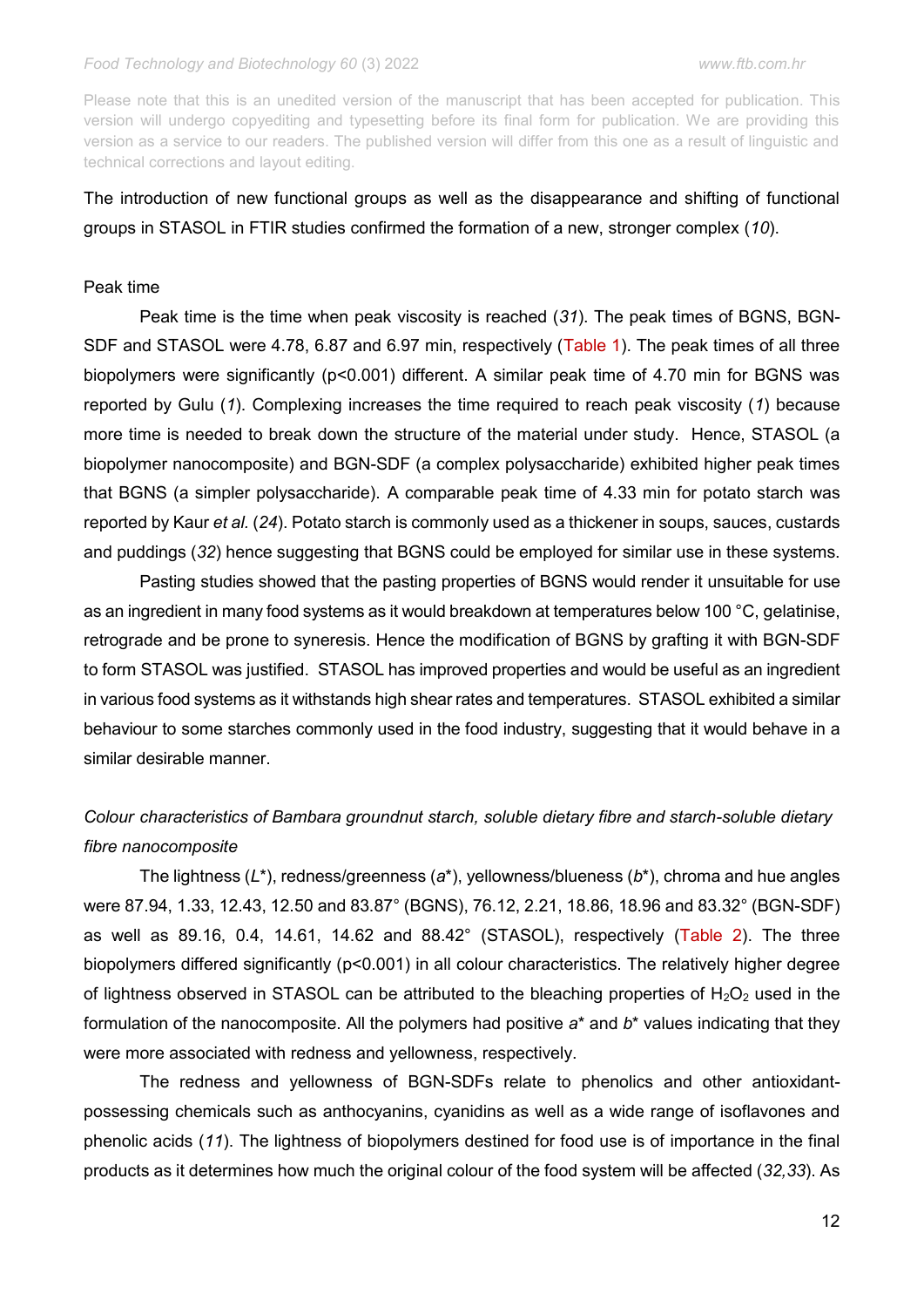Please note that this is an unedited version of the manuscript that has been accepted for publication. This version will undergo copyediting and typesetting before its final form for publication. We are providing this version as a service to our readers. The published version will differ from this one as a result of linguistic and technical corrections and layout editing.

such, STASOL can be used as an ingredient in food systems without negatively impacting their colour. It was observed that lightness increased with increasing hue and this was in agreement with Maphosa and Jideani (*4*). Maphosa and Jideani (*4*) studied BGN-SDF from the black-eye variety and reported the colour attributes as *L*\* (73.0), *a*\* (1.7), *b*\* (13.8), chroma (13.9) and hue angle (83.1°). These were comparable with the colour attributes reported in this study, *L*\* (76.1), *a*\* (2.2), *b*\* (18.9), chroma (19.0) and hue (83.9°).

The colour differences among the biopolymers are presented in Table 2. A colour difference (∆*E*) of 1 is known as a just-noticeable difference (JND) and is the threshold at which trained observers notice the difference between two colours (*34*). The difference between two colours can be noticeable but still considered acceptable. A colour difference between 4 and 8 is acceptable. Above 8, the colour difference is deemed unacceptable and likely to be rejected by consumers (*35*). The colour differences between BGNS and STASOL, BGNS and BGN-SDF, and BGN-SDF and STASOL were 6.60, 13.48 and 14.22, respectively. There was a noticeable difference in colour among the three biopolymers. The difference between BGNS and STASOL (∆*E*=6.60) was considered acceptable as it falls in the region 4−8 (*4*). BGNS-BGN-SDF and BGN-SDF-STASOL had ∆E above 8, meaning their colour differences would be very apparent if they were used interchangeably.

# *Chemical composition of Bambara groundnut starch, soluble dietary fibre and starch-soluble dietary fibre nanocomposite*

The chemical composition of BGNS, BGN-SDF and STASOL is given in Table 3.

Bambara groundnut starch and BGN-SDF did not differ significantly in their moisture (p=0.620) and fat (p=0.116) content while both had a significantly (p<0.001) higher moisture content and a significantly (p<0.001) lower fat content than STASOL. All three biopolymers differed significantly (p<0.001) in energy, protein and carbohydrate composition. Bambara groundnut SDF and STASOL were not significantly (p=0.217) different in their ash content and both had a significantly (p<0.001) higher ash content than BGNS.

Ash is an indication of the mineral content of samples and the high values obtained in BGN-SDF and STASOL suggested that they may contribute micro and macro elements to food systems (*17,34*). The moisture content of all three biopolymers in this study was similar to that of cassava starches (8.21−12.39 %) reported by Agyepong and Barimah (*34*). Lower ash values (0.38-0.98 %) were reported for cassava modified starches (*34*). These were considerably lower than those of STASOL and this could be because the modification of BGNS in the formation of STASOL involved the introduction of a new biopolymer (BGN-SDF) which has a relatively high ash content (4.90 %). Other starches are commonly modified using methods that involve the use of enzymes, heat and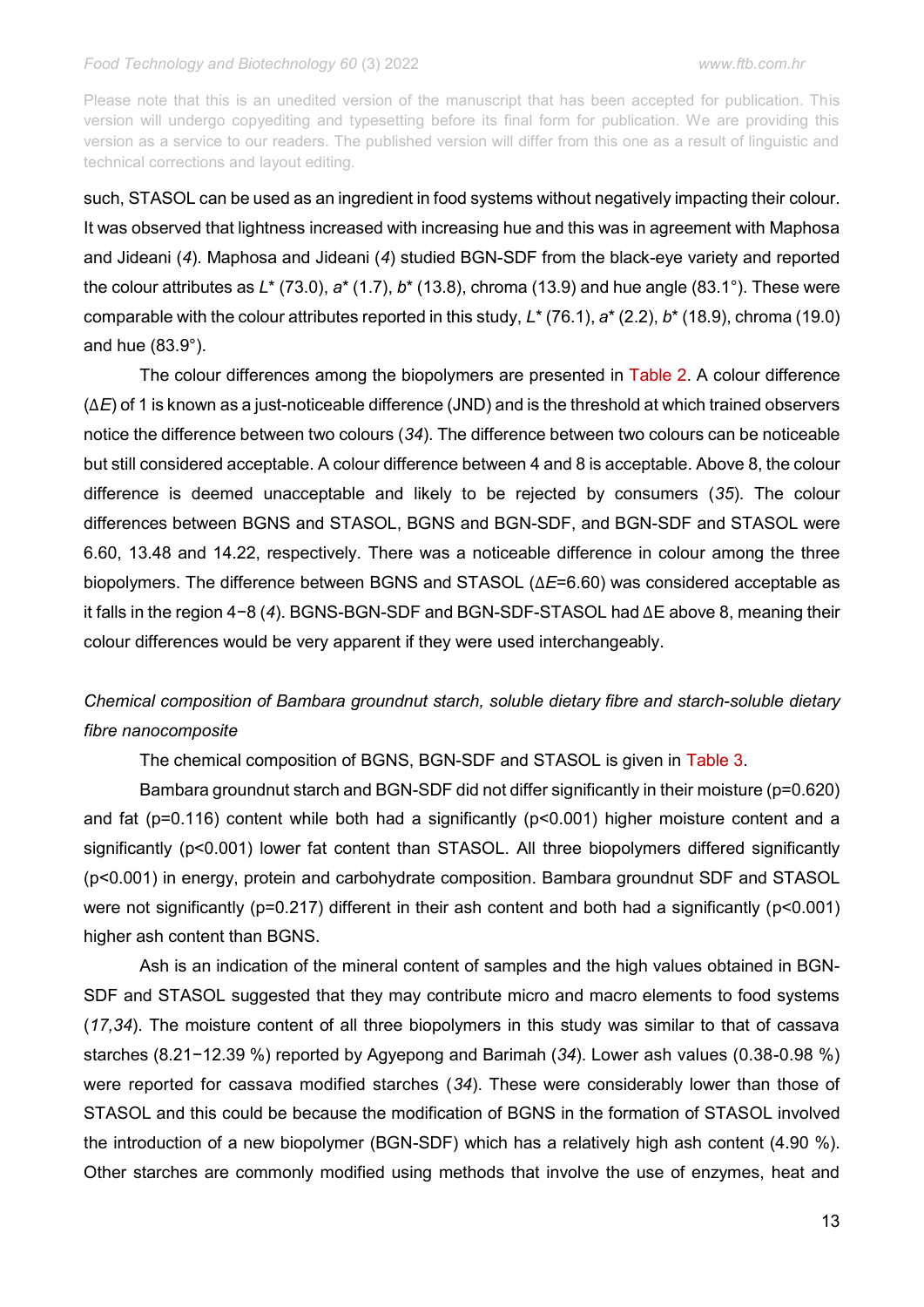chemicals without the introduction of a second nutritional compound hence the ash content is solely an indication of the minerals present in the starch. As such STASOL would make a better fortifier of minerals in food products. The mineral composition of BGNS, BGN-SDF and STASOL determined using ICP-OES is presented in Fig 1.

Minerals are of importance in the physiological functioning of the human body. BGNS contained the highest amount of potassium (15.69 mg/L) and zinc (0.72 mg/L) but the lowest amount of sodium (1.42 mg/L) and magnesium (4.39 mg/L). BGN-SDF had the highest amount of zinc (0.34 mg/L) sodium (1.67 mg/L), magnesium (14.66 mg/L) and iron (1.41 mg/L). STASOL had the lowest amount of iron (0.98 mg/L) but a high amount of potassium (11.64 mg/L) and magnesium (10.47 mg/L). The total mineral content of the biopolymers determined using ICP-OES agreed with the nutritional studies, with BGN-SDF having the highest ash content and BGNS the least (Table 3). Bambara groundnut SDF had the highest amount of ash (4.90 g) and total mineral content (31.55 mg/L) while BGNS had the lowest amount of ash (0.07 g) and total mineral content (23.25 mg/L). This was because the minerals in STASOL were from the BGNS and BGN-SDF used in the production. Generally, the values for most of the minerals in this study were less than those reported for BGN seeds (*2,36*). This was expected as only components of BGN were analysed in this study while whole seeds were reported by other researchers.

### *Hydration and oil binding properties of BGNS, BGN-SDF and STASOL*

The solubility index (SI), water absorption capacity (WAC) and oil binding capacity (OBC) of BGNS, BGN-SDF and STASOL are given in Table 4.

Solubility is defined by the IUPAC (*37*) as the analytical composition of a saturated solution expressed as a proportion of a designated solute in a designated solvent. A high SI positively affects the functional properties both in food systems and in the gastrointestinal canal (*37*). All biopolymers showed significant (p<0.001) differences in SI with native BGNS being practically insoluble in water (0.9 %). Native starch is insoluble in cold water because the amylose and amylopectin chains are arranged in a tight interlocking structure that becomes the hydrophobic crystalline-like starch granule (*1*). This was in agreement with the results of Agyepong and Barimah (*34*) who reported very low solubility of native cassava starch in the range 1.29−7.38 %. Furthermore, the researchers reported an increase in solubility of starch after modification. This observation was also made for STASOL in this study. The smaller average particle size (74.01 nm) of STASOL (*10*) translated to a larger surface area to volume ratio, hence increasing its interaction with water molecules. The high solubility of STASOL would make it a useful ingredient in food preparations such as soups, dairy products, beverages, coffee creamers and gravies (*38*).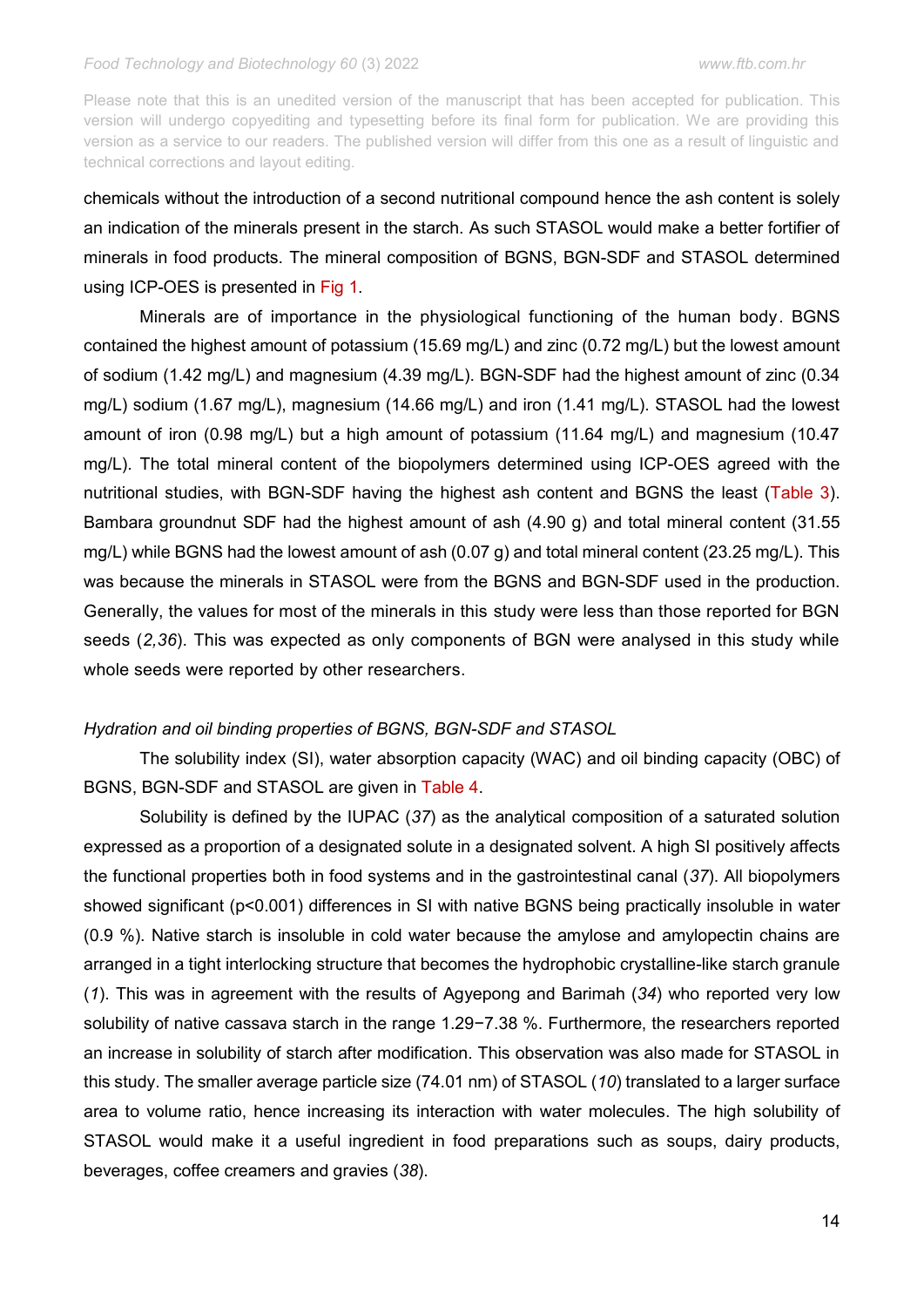Please note that this is an unedited version of the manuscript that has been accepted for publication. This version will undergo copyediting and typesetting before its final form for publication. We are providing this version as a service to our readers. The published version will differ from this one as a result of linguistic and technical corrections and layout editing.

Water absorption capacity (WAC) is a function of the water holding ability of a sample and it plays a significant role in food systems where the sample is employed as a bulking agent, stabiliser, thickener and anti-caking agent (*2*). The WAC of BGNS was 1.62 g/g while that of BGN-SDF and STASOL could not be determined as they were significantly soluble in water as shown in Table 4. A similar WAC of BGNS was reported by Sirivongpaisal (*17*) [1.67 g/g] while Gulu (*1*) reported a lower WAC (1.17 g/g) for BGNS. Differences could be attributed to the different BGN varieties used. Gulu (*1*) used mixed BGN seeds while only the black-eye variety was used in the production of STASOL. Adebowale *et al.* (*2*) reported a higher WAC (2.0 g/g) for BGNS, which could be attributed to the different extraction methods. Adebowale *et al.* (*2*) employed a wet milling method while a dry milling method was used in this study. The relatively lower WAC reported in this study suggested that BGNS could find use in food applications where moderate swelling is required (*35*).

The oil binding capacities (OBC) of BGNS, BGN-SDF and STASOL differed significantly (p<0.001) and were 1.13, 3.78 and 1.61 g/g, respectively. Oil binding capacity is the ability of lipids to form interactions with non-polar side chains of molecules (*35*) and is affected by factors such as particle size, surface area, charge and hydrophobicity (*2*). It works on the principle of physically entrapping oil through capillary attraction (*1*). It indicates the ability and extent to which biopolymers can stabilise high-fat food products and emulsions as well as act as fat binders and replacers in products such as meat (*39*). The OBC of native BGNS in this study (1.13 g/g) was lower than the WAC (1.62 g/g) which indicated a higher level of hydrophilicity compared to hydrophobicity. The low OBC of BGNS compared to STASOL and BGN-SDF could be attributed to the low levels of proteins (Table 3). The proteins present in STASOL and BGN-SDF may be hydrophobic hence would display superior lipid binding characteristics (*38*). The ability of biopolymers and biopolymer nanocomposites like STASOL to bind oil can be harnessed by the food industry in reducing fat losses during cooking as well as in foodstuffs such as meat, emulsions and baked goods by improving palatability, flavour retention and shelf life extension (*40*). Physiologically, the OBC of biopolymers would allow them to play a significant role in bile acid absorption and consequently cholesterol reduction (*35*).

### *Emulsion activity and stability indexes of BGNS, BGN-SDF and STASOL*

Emulsion activity index (EAI) is the ability of a compound to participate in the formation and stabilisation of a newly created emulsion (*41*) while emulsion stability index (ESI) measures the ability of an emulsion to resist changes to its structure and maintain its physicochemical properties over time (*35*). The significantly (p<0.001) lower EAI and ESI of BGNS can be highly attributed to the insolubility and low WAC of BGNS (Table 4). Biopolymers find use as stabilisers in food emulsions. They accomplish this function by increasing the viscosity of the system thereby retarding oil droplet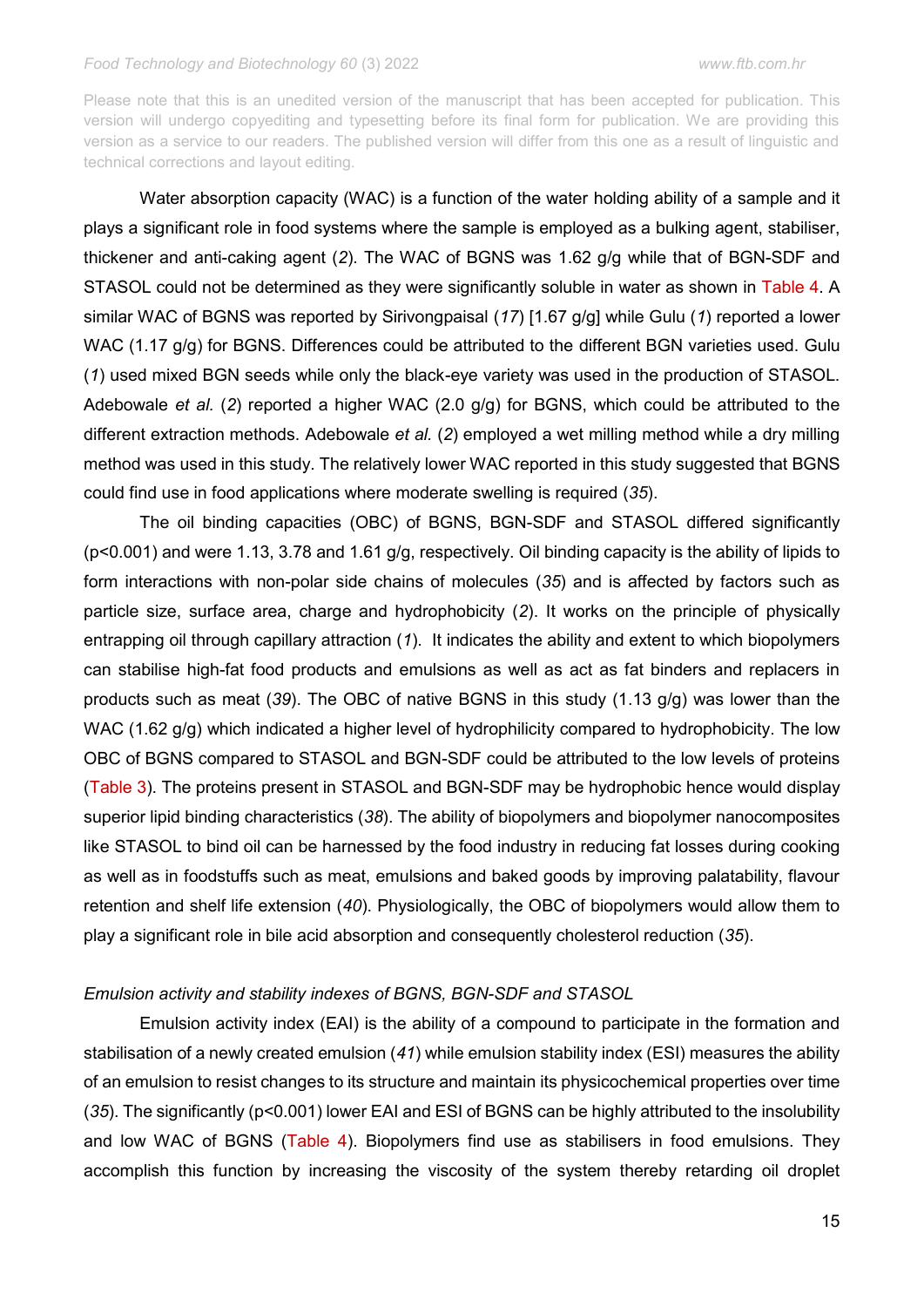Please note that this is an unedited version of the manuscript that has been accepted for publication. This version will undergo copyediting and typesetting before its final form for publication. We are providing this version as a service to our readers. The published version will differ from this one as a result of linguistic and technical corrections and layout editing.

migration (*42*). The EAI and ESI of STASOL and BGN-SDF suggest that they would effectively carry out these functions. To successfully increase the viscosity of a system, a polysaccharide needs to be adequately soluble in the aqueous phase. The low hydration properties of BGNS, therefore, hindered it from being a suitable emulsion stabiliser. As emulsions have a lipid component, a suitable stabiliser needs a suitable degree of hydrophobicity to adequately perform a stabilising function (*43*). BGN-SDF and STASOL both exhibited significantly (p≤0.05) higher hydration and OBCs (Table 4) thus making them good potential emulsion stabilisers.

# *Glucose content of Bambara groundnut starch, soluble dietary fibre and starch-soluble dietary fibre nanocomposite*

Table 5 shows the glucose content of BGNS, BGN-SDF and STASOL. In Table 3, the carbohydrate content of BGNS was 86.8 %. This was in fair agreement with the results of this section. Starch is made up of repeating units of glucose (*44*) hence its hydrolysis yielded 87.9 % glucose, similar to its carbohydrate content.

STASOL had a higher carbohydrate content (78.7 %) as reported in Table 3 compared to its glucose content (63.4 %). Proportionately, the glucose content of STASOL should have been higher, however, some may have been lost during production. STASOL is a nanocomposite made from BGNS:BGN-SDF (15:1.95) hence the quantified glucose would be from the hydrolysis of BGNS and the difference would have been carbohydrates from BGN-SDF that were not made up of glucose units. No glucose was detected in BGN-SDF. This was in agreement with Maphosa (*4*) who reported an insignificant amount of glucose (<1 %) in BGN-SDFs.

# *Antioxidant properties of BGNS, BGN-SDF and STASOL*

The presence of polyphenolic compounds (TPC) and ferric reducing antioxidant power (FRAP) in biopolymers is suggestive of the presence of antioxidant properties. The TPC and FRAP of BGNS, STASOL and BGN-SDF are presented in Table 5. All the biopolymers differed significantly (p<0.001) in their TPC and FRAP. BGN-SDF is rich in antioxidant compounds while starches are generally low in active compounds (*4*). This validated the results obtained in this study whereby BGN-SDF had the highest amount of polyphenolic and ferric reducing compounds while BGNS had significantly (p<0.001) low antioxidant capabilities. This proved that antioxidant compounds were successfully delivered from BGN-SDF to BGNS. However, since a low percentage (11.5 %) of BGN-SDF was incorporated into STASOL, the total antioxidant activity of STASOL was lower than of BGN-SDF.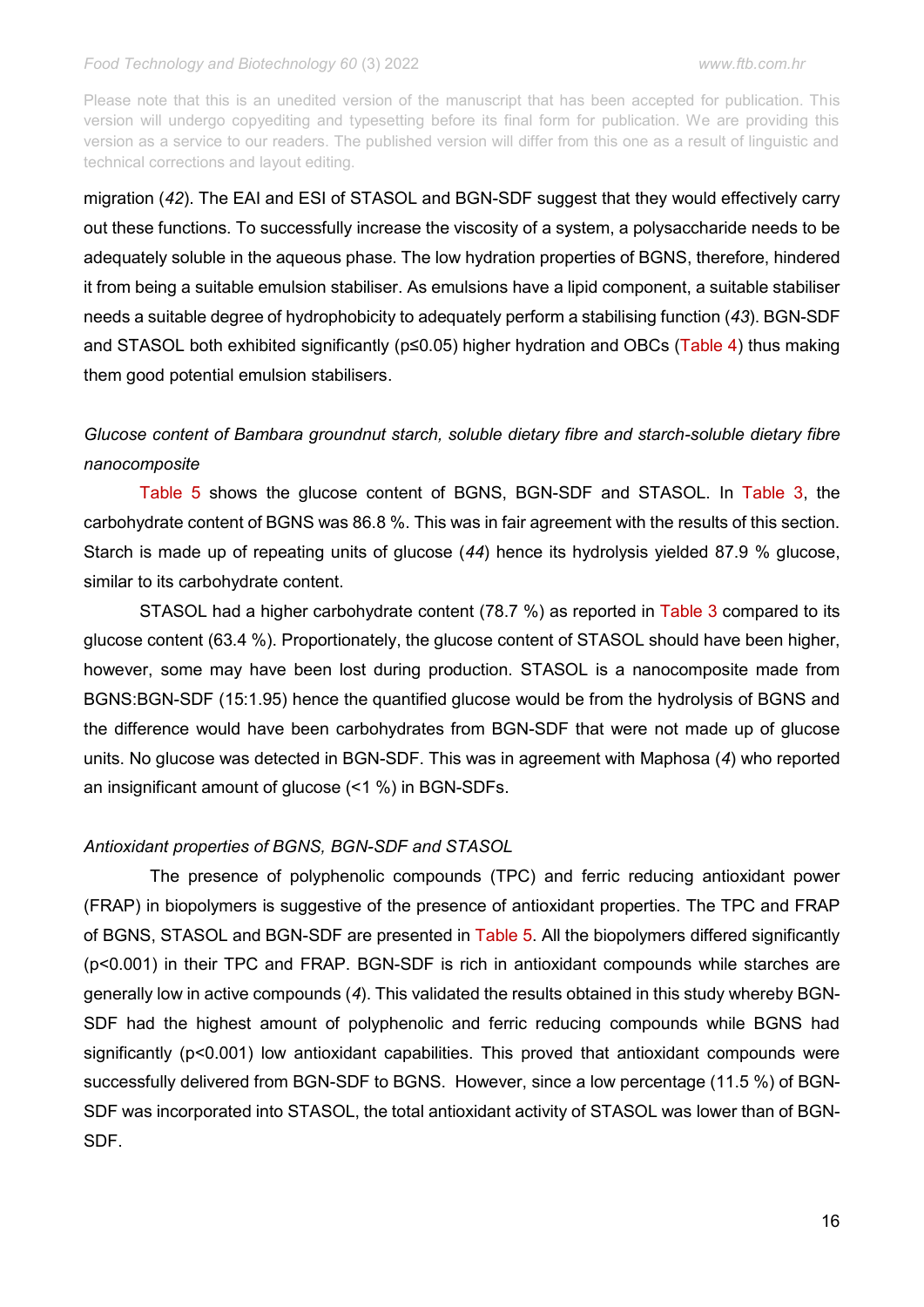Please note that this is an unedited version of the manuscript that has been accepted for publication. This version will undergo copyediting and typesetting before its final form for publication. We are providing this version as a service to our readers. The published version will differ from this one as a result of linguistic and technical corrections and layout editing.

Jayawardena *et al.* (*45*) reported the total phenolic content of 22 fruit juices in the range 0.24−0.39 mg GAE/g. These could be a result of the presence of common antioxidants such as vVitamin C, especially in the citrus juices. These results were lower than those reported for STASOL (0.46 mg GAE/g). Fruit juices are a reliable source of antioxidants, therefore STASOL having superior antioxidant properties is a positive characteristic.

The significantly (p<0.001) higher phenolic content of STASOL compared to BGNS could also be attributed to the chemical modification process used in the production of STASOL. To expose the reactive starch functional groups, ascorbic acid was oxidised by hydrogen peroxide resulting in the formation of hydroxyl and ascorbate radical intermediates (*46*). These intermediates may have interfered with the hydrogen atom transfer mechanism of oxygen radical absorbance capacity (ORAC) assay thereby influencing the antioxidant mechanism leading to the higher antioxidant capacity of STASOL (*1*).

The FRAP of BGNS, STASOL and BGN-SDF was 1.16, 1.45 and 4.77 μmol AAE/g, respectively (Table 4). All three biopolymers differed significantly (p<0.001) in their ferric reducing capabilities. The FRAP assay is based on the reduction of ferric ions to ferrous ions by the tested compound and is often used to measure the antioxidant capacity of foods and beverages containing polyphenols (*47*). The polyphenolic content of STASOL suggested that it can be exploited as a novel antioxidant and would be of importance in protecting against superoxide radicals, free radicals and lipid peroxidation (*39*). STASOL would therefore find use in fatty food products to improve oxidative stability, thereby extending their shelf life (*39*). As a natural antioxidant, STASOL would be a suitable alternative for artificial antioxidants. Artificial antioxidants have been reported to be carcinogenic and teratogenic hence their use in food products is discouraged (*48*).

# *Polyphenolic compounds in Bambara groundnut starch, soluble dietary fibre and starch-soluble dietary fibre nanocomposite*

Table 6 shows the phenolic content of BGNS, BGN-SDF and STASOL. All three biopolymers showed appreciable amounts of phenolics. The phenolic compounds chlorogenic acid (18 mg/g), monocrotaline (20 mg/g), luteolin 7-O-(6''-malonylglucoside) (4 mg/g) and casuarine 6-alpha-Dglucoside (27 mg/g) were present in BGN-SDF and absent in BGNS and STASOL while blumealactone C (7 mg/g) was present in BGNS and absent in BGN-SDF and STASOL. Of the three biopolymers, BGN-SDF had the highest quantity of phenolics compared to BGNS and STASOL, with high levels of (+)-sesamin (12 mg/g), 12,13-TriHOME (8602 mg/g), dronabinol (3389 mg/g), 9(S)- HPODE (50 mg/g), alpha-dimorphecolic acid (273 mg/g), dimethyltryptamine (7281 mg/g) and [1R-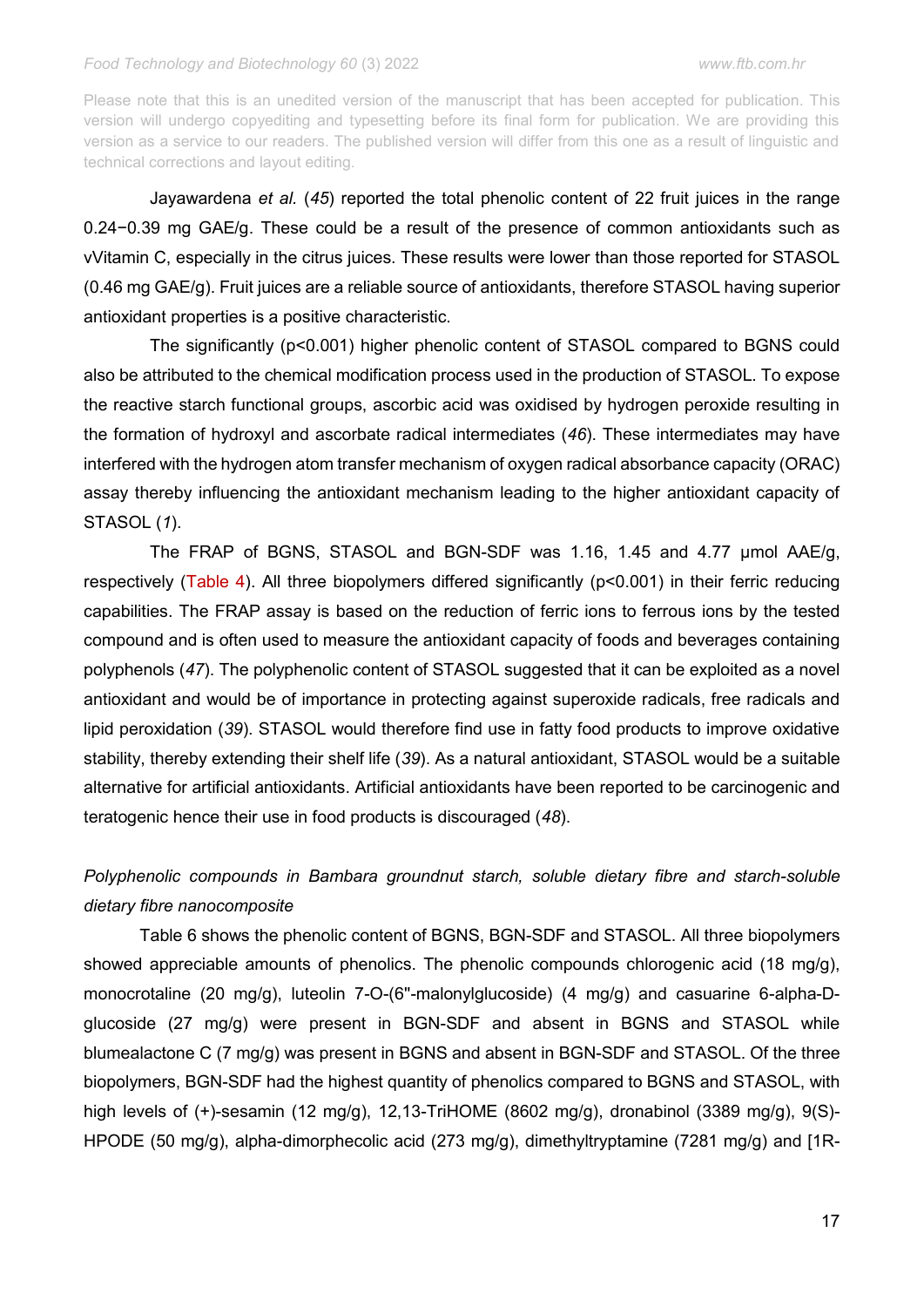Please note that this is an unedited version of the manuscript that has been accepted for publication. This version will undergo copyediting and typesetting before its final form for publication. We are providing this version as a service to our readers. The published version will differ from this one as a result of linguistic and technical corrections and layout editing.

# (1alpha,4abeta,6alpha,8aalpha)]-1,2,4a,5,6,8a-Hexahydro-6-hydroxy-4,7-dimethyl-a-methylene-1 naphthaleneacetic acid methyl ester (7594 mg/g).

The polyphenolic compounds reported in this section were in agreement with the TPC and FRAP results (Table 5) where BGN-SDF had the highest amount of total polyphenols as well as the strongest ferric acid-reducing power. BGNS is generally low in antioxidant activity (*4*) and this was demonstrated by its relatively lower phenolic content (Table 6). The presence of phenolic compounds in STASOL demonstrated that active compounds were successfully delivered from BGN-SDF to BGNS. Therefore, it was concluded that STASOL possessed appreciable amounts of antioxidant compounds. However, the phenolic compounds furcatin, dimethyltryptamine, isatidine, casuarine and 6-alpha-D-glucoside [1R-(1alpha,4abeta,6alpha,8aalpha)]-1,2,4a,5,6,8a-Hexahydro-6-hydroxy-4,7 dimethyl-a-methylene-1-naphthaleneacetic acid methyl ester, luteolin 7-O-(6''-malonylglucoside) were present in high quantities in BGNS and BGN-SDF but were either not delivered at all to STASOL or were delivered in very low quantities. This was attributed to the low amount of BGN-SDF used in the formulation of STASOL. As such, future studies should look into using a higher amount of BGN-SDF to increase the antioxidant capacity of STASOL.

The findings of this study highlight the potential of BGN as an economic source of natural antioxidants for human consumption and could therefore open horizons to its industrial use in the development of functional food. The antioxidant activity of BGN seeds and constituents has been reported by several researchers (*5,11*). The antioxidant behaviour of phenolics arises from the ability of their hydroxyl groups to donate hydrogen as well as react with oxygen and nitrogen species, producing radical species in a termination reaction (*49*). Phenolic compounds such as those identified in BGNS, BGN-SDF and STASOL have been reported to possess many desirable characteristics such as anti-inflammatory, anti-microbial, anti-fungal, anti-allergic, anti-oxidant, anti-apoptotic, antitumour and estrogenic activity (*50*).

### **CONCLUSIONS**

The grafting of BGN-SDF onto BGNS successfully mitigated the undesirable characteristics of both biopolymers in their native state while retaining their desirable characteristics. STASOL possesses desirable properties making it a suitable ingredient in various food products. The physicochemical, antioxidant and functional properties of STASOL make it a desirable emulsion stabilizer, thickening agent and fortifier for delivering active compounds, such as phenolics, to food systems. Unlike BGNS, STASOL did not exhibit typical pasting properties, thus confirming the formation of a new compound. The light colour of STASOL would allow it to be used as an ingredient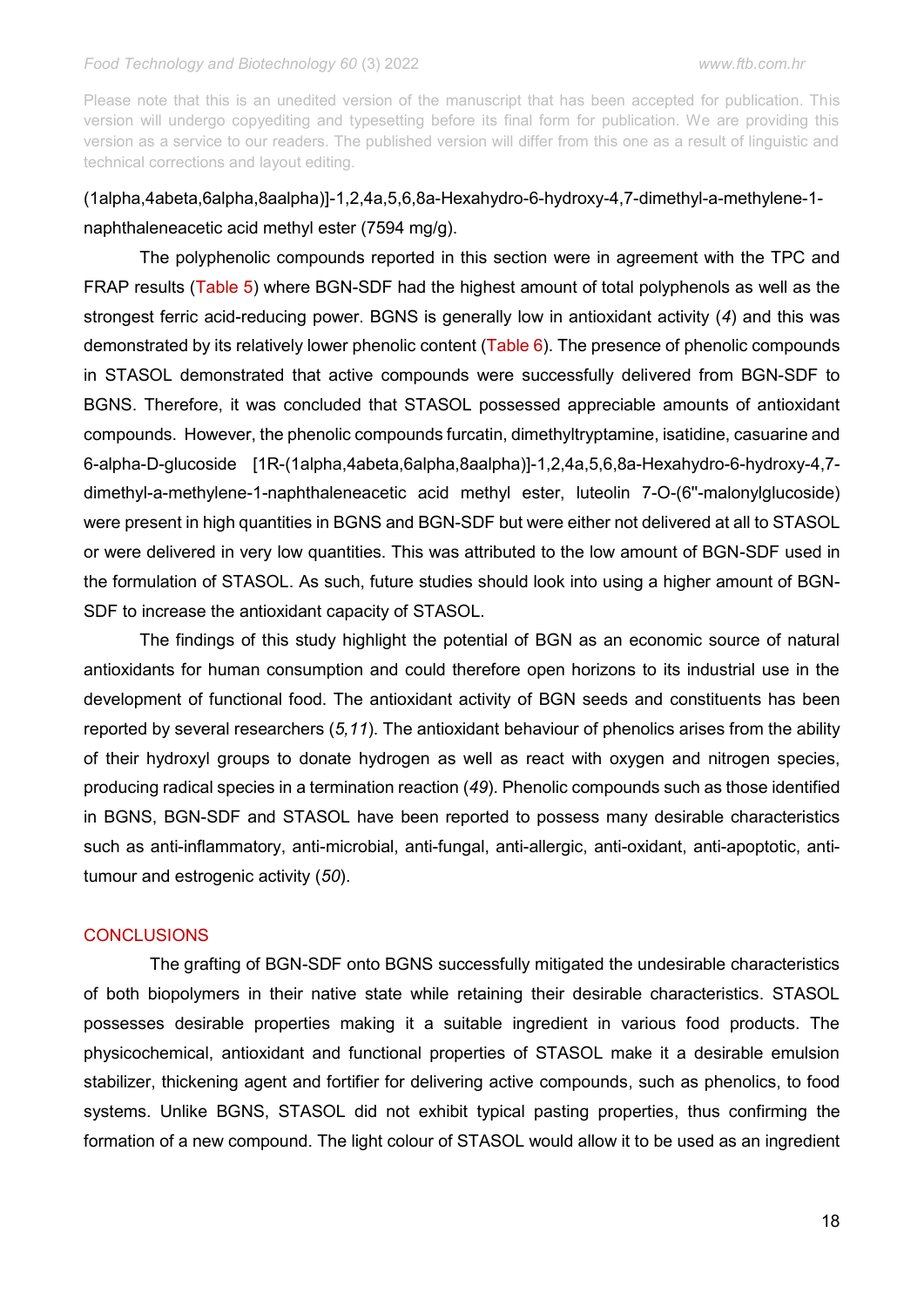Please note that this is an unedited version of the manuscript that has been accepted for publication. This version will undergo copyediting and typesetting before its final form for publication. We are providing this version as a service to our readers. The published version will differ from this one as a result of linguistic and technical corrections and layout editing.

without negatively impacting the colour of food systems. Nanocomposites like STASOL have the potential to revolutionise the food industry.

# **FUNDING**

This work was supported by the South African National Research Foundation, the Cape Peninsula University of Technology Vice Chancellor's Fund and the Cape Peninsula University of Technology Research Fund.

# CONFLICT OF INTEREST

The authors declare no conflict of interest.

# AUTHORS' CONTRIBUTION

Yvonne Maphosa conceived and designed the experiments, performed the experiments, analysed and interpreted the data as well as wrote the paper. Victoria Jideani conceived and designed the experiments, analysed and interpreted the data, as well as contributed reagents, materials and analysis tools. Daniel Ikhu-Omoregbe conceived and designed the experiments, interpreted the data as well as proof read the manuscript.

# ORCID ID

- Y. Maphosa https://orcid.org/0000-0001-9124-338X
- V.A Jideani <https://orcid.org/0000-0002-4550-6334>
- D.I. Ikhu-Omoregbe https://orcid.org/0000-0002-9308-9221

# **REFERENCES**

- *1.* Gulu N.B. Functional and rheological properties of Bambara groundnut starch-catechin complex obtained by chemical grafting [MSc Thesis]. Cape Town, South Africa: Cape Peninsula University of Technology; 2018.
	- http://etd.cput.ac.za/handle/20.500.11838/2806
- *2.* Adebowale KO, Afolabi T, Lawal OS. Isolation, chemical modification and physicochemical characterisation of Bambarra groundnut (*Voandzeia subterranea*) starch and flour. Food Chem. 2002;78:305-11.

https://doi.org/10.1016/S0308-8146(02)00100-0

*3.* Singh N, Kaur L. Morphological, thermal, rheological and retrogradation properties of potato starch fractions varying in granule size. J Sci Food Agric. 2004;84:1241-52.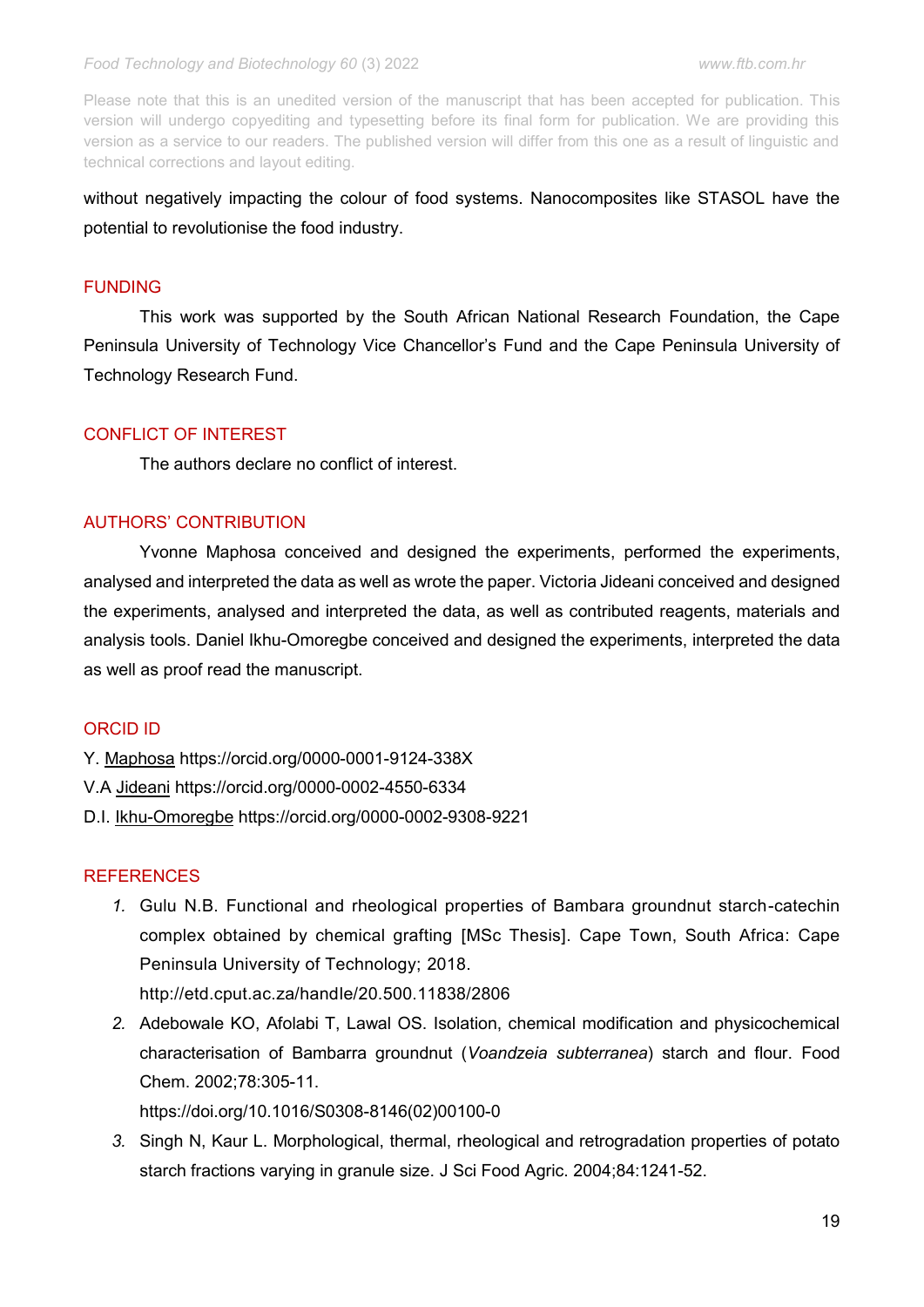# https://doi.org/10.1002/jsfa.1746

- *4.* Maphosa Y, Jideani VA. Physicochemical characteristics of Bambara groundnut dietary fibres extracted using wet milling. S Afr J Sci. 2016;112:1-8. https://doi.org/10.17159/sajs.2016/20150126
- *5.* Oyeyinka SA, Singha S, Adebola P, Amonsou E. Physicochemical properties of starches with variable amylose contents extracted from Bambara groundnut genotypes. Carbohydr Polym. 2016;133:171-8.

https://doi.org/10.1016/j.carbpol.2015.06.100

- *6.* Park EY, Kim HN, Kim JY, Lim ST. Pasting properties of potato starch and waxy maize starch mixtures. Starch. 2009;61(6):352-7. https:// doi.org/10.1002/star.200800029
- *7.* Lin JH, Kao WT, Tsai YC, Chang YH. Effect of granular characteristics on pasting properties of starch blends. Carb Pol. 2013;98(2):1553-60. https://doi: 10.1016/j.carbpol.2013.07.039.
- *8.* Novelo-Cen L, Betancur-Ancona D. Chemical and functional properties of *Phaseolus lunatus* and *Manihot esculenta* starch blends. Starch. 2005;57:431-41. https://doi.org/10.1002/star.200500398
- *9.* Zhang J, Gao Y, Qian S, Liu X, Zu H. Physicochemical and pharmacokinetic characterization of a spray-dried malotilate emulsion. Int J Pharm. 2011;414(1-2):186-92. https://doi: 10.3389/fpls.2019.01213
- *10.* Maphosa Y, Jideani VA, Ikhu-Omoregbe DI. Vigna *Subterranea* (L.) Verdc starch-soluble dietary fibre potential nanocomposite: Thermal behaviour, morphology and crystallinity. Processes. 2022;10(2):299. https://doi.org/10.3390/pr10020299
- *11.* Murevanhema YY, Jideani V. Potential of Bambara groundnut (*Vigna subterranea* (L.) Verdc) milk as a probiotic beverage: A review. Crit Rev Food Sci Nutr. 2013;53(9):954-67. https://doi: 10.1080/10408398.2011.574803
- *12.* Sharma A. Understanding color management. Color Management: IPA Bulletin. Clifton Park, NY, USA: Thomson/Delmar Learning; 2005. pp. 16-21. https://scholarworks.wmich.edu/books/327
- *13.* AOAC Official Methods. Arlington, USA: AOAC International; 2011.
- *14.* Lai P, Shiau CJ, Wang CC. Effects of oligosaccharides on phase transition temperatures and rheological characteristics of waxy rice starch dispersion. J Sci Food Agric. 2012;92(7):1389- 94.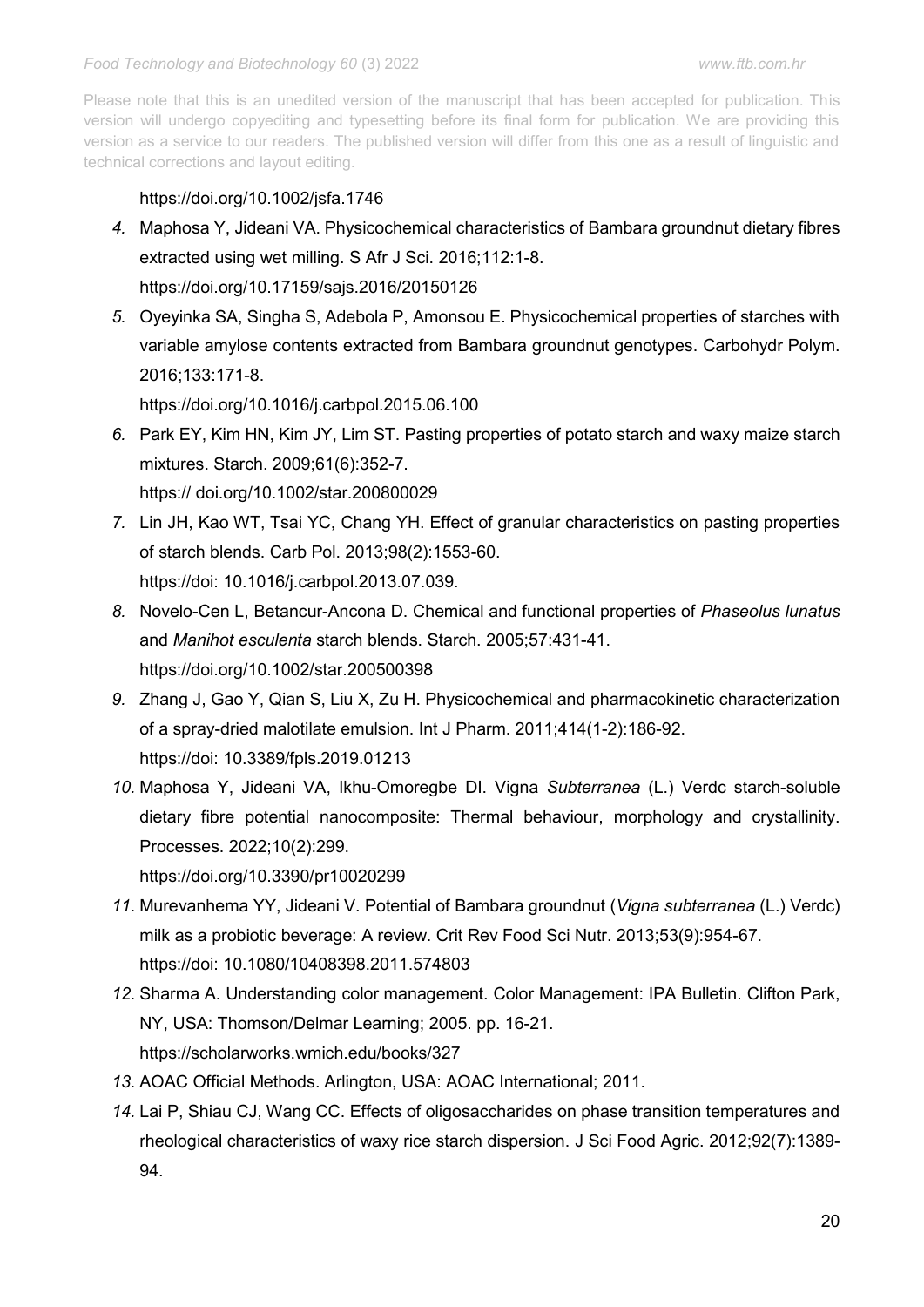# https://doi.org/10.1002/jsfa.4712

*15.* Chove B, Grandison A, Lewis M. Emulsifying properties of soy protein isolates obtained by isoelectric precipitation. J Sci Food Agric. 2001;81:759-63.

# https:// doi.org/10.1002/jsfa.877

- *16.* IBM Statistical Package for the Social Science (SPSS), Statistics for Windows, v. 22.0. Armonk, NY, USA: IBM Corp; 2013. Available from: https://www.ibm.com/products/spssstatistics
- *17.* Sirivongpaisal P. Structure and functional properties of starch and flour from bambarra groundnut. Songklanakarin J Sci Technol. 2008;30:51-56. https:// doi.org/10.12691/ajfn-5-2-3
- *18.* Mensah NG. Modification of Bambara groundnuts starch, composited with defatted Bambara groundnut flour for noodle formulation [MSc Thesis]. Kumasi, Ghana: Kwame Nkrumah University of Science and Technology, Kumasi College of Science; 2011.
- *19.* Ragaeea S, Abdel-Aal EM. Pasting properties of starch and protein in selected cereals and quality of their food products. Food Chem. 2006;95(1):9-18. https://doi.org/10.1016/j.foodchem.2004.12.012
- *20.* Amoo ARN, Wireko-Manu FD, Oduro I. Physicochemical and pasting properties of starch extracted from four yam varieties. Int J Food Sci Nutr. 2014;2(6):262-69. https://doi:10.11648/j.jfns.20140206.14
- *21.* Falade KO, Semon M, Fadairo OS, Oladunjoye AO, Orou KK. Functional and physicochemical properties of flours and starches of African rice cultivars. Food Hydrocoll. 2014;39:41-50.

https://doi.org/10.1016/j.foodhyd.2013.11.002

- *22.* Afolabi TA. Synthesis and physicochemical properties of carboxymethylated bambara groundnut (Voandzeia subterranea) starch. Int J Food Sci Technol. 2012;47:445-51. https://doi.org/10.1016/j.foodhyd.2013.11.002
- *23.* Gujral HS, Sharma P, Kaur H, Singh J. Physiochemical, pasting, and thermal properties of starch isolated from different barley cultivars. Int J Food Prop. 2011;16(7):1494-1506. https://doi.org/10.2135/cropsci2010.10.0604
- *24.* Kaur A, Singh N, Ezekiel R, Guraya HS. Physicochemical, thermal and pasting properties of starches separated from different potato cultivars grown at different locations. Food Chem. 2007;101:643-51.

https://doi.org/10.1016/j.foodchem.2006.01.054

*25.* Fan X, Zhu J, Dong W, Sun Y, Lv C, Guo B. Comparison of pasting properties measured from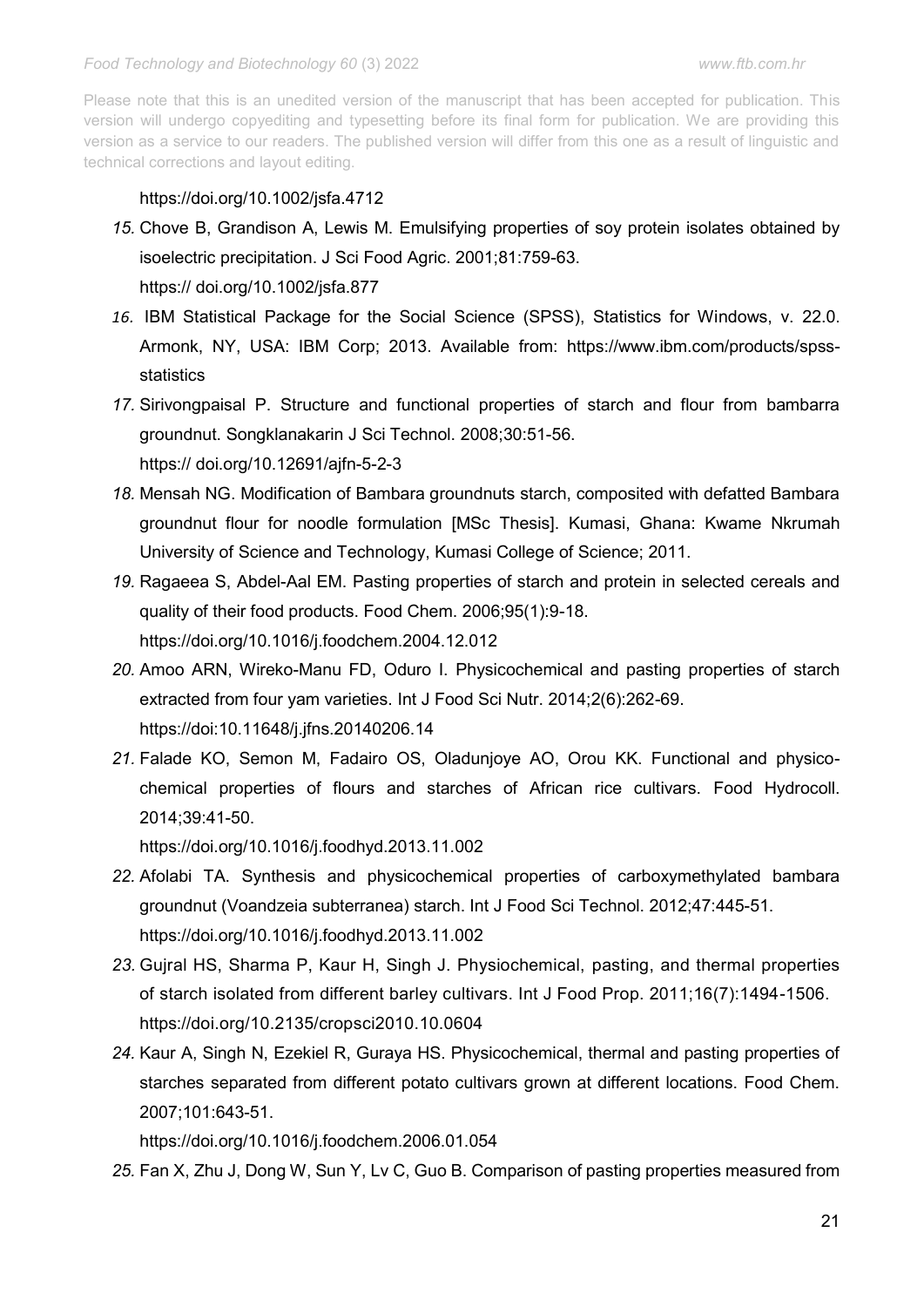# the whole grain flour and extracted starch in barley (*Hordeum vulgare* L.). PLoS ONE. 2019;14(5):e0216978.

https://doi.org/10.1371/journal.pone.0216978

- *26.* Jan R, Sharma S, Saxena DC. Pasting and thermal properties of starch extracted from chenopodium album grain. Int J Res Agric Food Sci. 2013;4(10):981-8. http://www.ripublication.com/ ijafst.htm
- *27.* Araujo-Farro PC, Amaral JP, Menegalli FC. Comparison of starch pasting and retrogradation properties of Quinoa (chenopodium quinoa wild), rice, potato, cassava, wheat and corn starches. 4th MERCOSUR Congress on Process Systems Engineering : 2nd MERCOSUR Congress on Chemical Engineering: Proceedings of ENPROMER ; 2005 August 14-18; Rio de Janeiro, Brazil; 2005. pp. 1-7.
- *28.* Cornejo-Ramírez YI, Martínez-Cruz O, Del Toro-Sánchez CL, Wong-Corral FJ, Borboa-Flores J, Cinco-Moroyoqui FJ. The structural characteristics of starches and their functional properties. CyTA - J Food. 2018;16(1):1003-17. https://doi.org/10.1080/19476337.2018.1518343
- *29.* Joshi M, Aldred P, Mcknight S, Panozzo J. Physicochemical and functional characteristics of lentil starch. Carbohydr Polym. 2013;92(2):1484-96. https://doi: 10.1016/j.carbpol.2012.10.035
- *30.* Hoover R, Hughes T, Chung HJ, Liu Q. Composition, molecular structure, properties, and modification of pulse starches: A review. Int Food Res J. 2010;43:399-413. https://doi.org/10.1016/j.foodres.2009.09.001
- *31.* Griess JK, Mason SC, Jackson DS, Galusha TD, Pedersen JF, Yaseen M. Environment and hybrid influences on rapid-visco-analysis flour properties of food-grade grain sorghum. Crop Sci. 2010;51:1758-66.

https://doi.org/10.2135/cropsci2010.10.0604

- *32.* Jane J, Chen YY, Lee LF, McPherson AE, Wong KS, Radosavljevic M, *et al*. Effects of amylopectin branch chain length and amylose content on the gelatinization and pasting properties of starch. Cereal Chem. 1999;76(5):629-37. https://doi:10.1094/CCHEM.1999.76.5.629
- *33.* Tosh SM, Yada S. Dietary fibres in pulse seeds and fractions: Characterisation, functional attributes and applications. Food Res Int. 2010;43(2):450-60. https://doi.org/10.1016/j.foodres.2009.09.005
- *34.* Agyepong JK, Barimah J. Physicochemical properties of starches extracted from local cassava varieties with the aid of crude pectolytic enzymes from *Saccharomyces cerevisiae*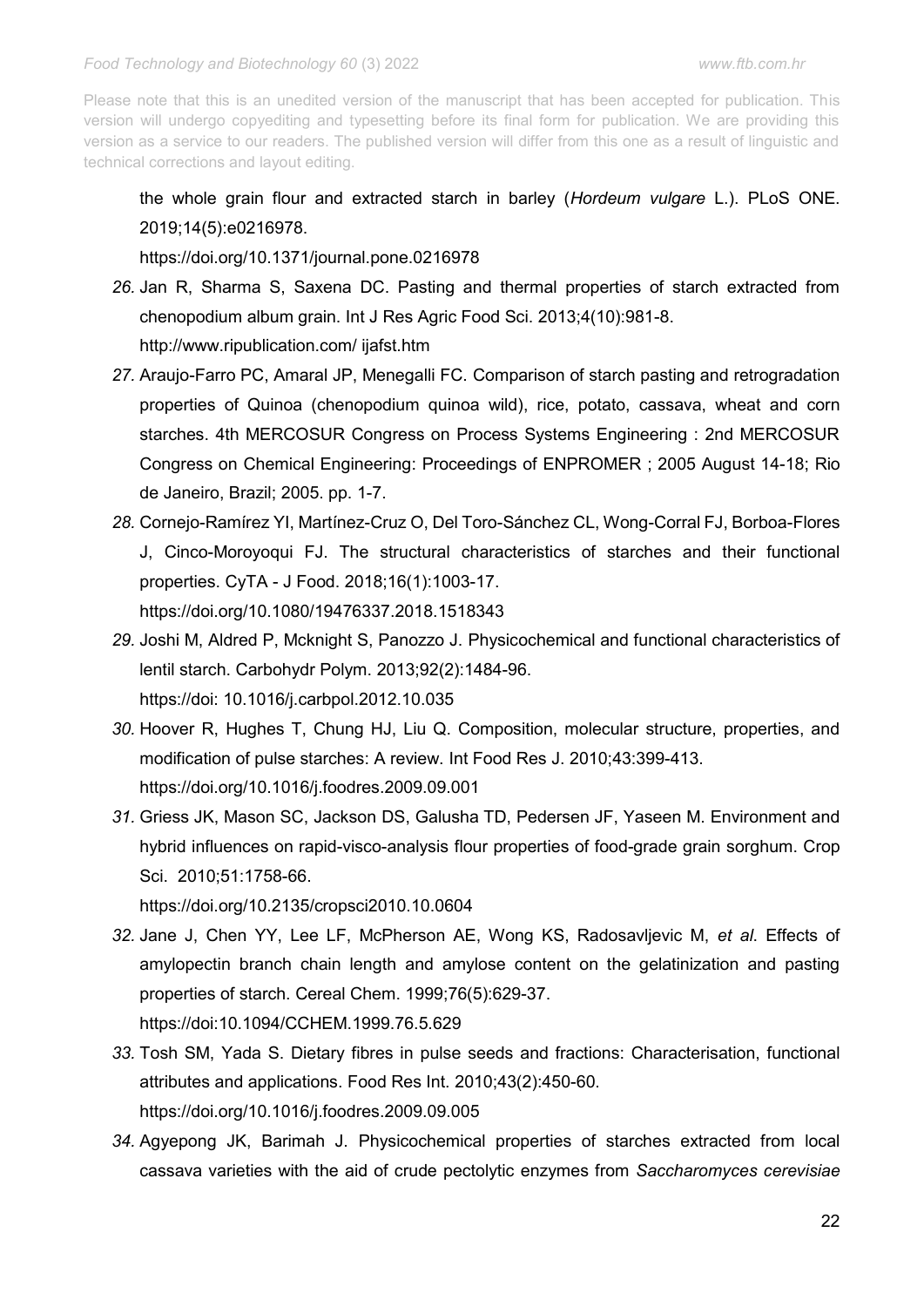(ATCC 52712). Afr J Food Sci. 2018;12(7):151-164. https://doi.org/10.5897/AJFS2018.1701

- *35.* Eltayeb ARSM, Ali O, Abou-Arab AA, Abu-Salem FM. Chemical composition and functional properties of flour and protein isolate extracted from Bambara groundnut (*Vigna subterranean*). Afr J Food Sci. 2011;5(2):82-90 https://doi: www.academicjournals.org/ajfs
- *36.* Olayele AA, Adeyeye EI, Adesina A J. Chemical composition of Bambara groundnut (*V. subterranea* L. Verdc) seed parts. Bangladesh J Sci Ind Res. 2013;48(3):167-78. https:// doi:10.3329/BJSIR.V48I3.17325
- *37.* McNaught AD, Wilkinson A, editors. IUPAC. Compendium of chemical terminology, Gold Book. Research Triangle Park, NC, USA: International Union of Pure and Applied Chemistry; 2006.
- *38.* Adeleke OR, Adiamo OQ, Fawale OS. Nutritional, physicochemical, and functional properties of protein concentrate and isolate of newly-developed Bambara groundnut (*Vigna subterrenea* L.) cultivars. Food Sci Nut. 2017;24;6(1):229-42. https://doi:10.1002/fsn3.552
- *39.* Elleuch M, Bedigian D, Roiseux O, Besbes S, Blecker, C. Dietary fibre and fibre-rich byproducts of food processing; Characterisation technological functionality and commercial applications: A review. Food Chem. 2011;124:411-21. https://doi:10.1016/j.foodchem.2010.06.077
- *40.* Slavin J. Fibre and Prebiotics: Mechanisms and Health Benefits. Nutrients. 2013;5(4):1417- 35.

https://doi:10.3390/nu5041417

*41.* Mubaiwa J, Fogliano V, Chidewe C, Linnemann AR. Bambara groundnut (*Vigna subterranea* (L.) Verdc.) flour: A functional ingredient to favour the use of an unexploited sustainable protein source. Plos One. 2018;13(10):e0205776.

https://doi.org/10.1371/journal.pone.0205776

- *42.* Dickinson E. Interfacial structure and stability of food emulsions as affected by proteinpolysaccharide interactions. Soft Matter. 2008;4:932-42. https://doi.org/10.1039/b718319d
- *43.* Cheong KW, Tan CP, Mirhosseini H, Joanne-Kam WY, Hamid NSA, Basri M. The effect of prime emulsion components as a function of headspace concentration of soursop flavor compounds. Chem Cent J. 2014;8(23):1-11. https://doi.org/10.1186/1752-153X-8-23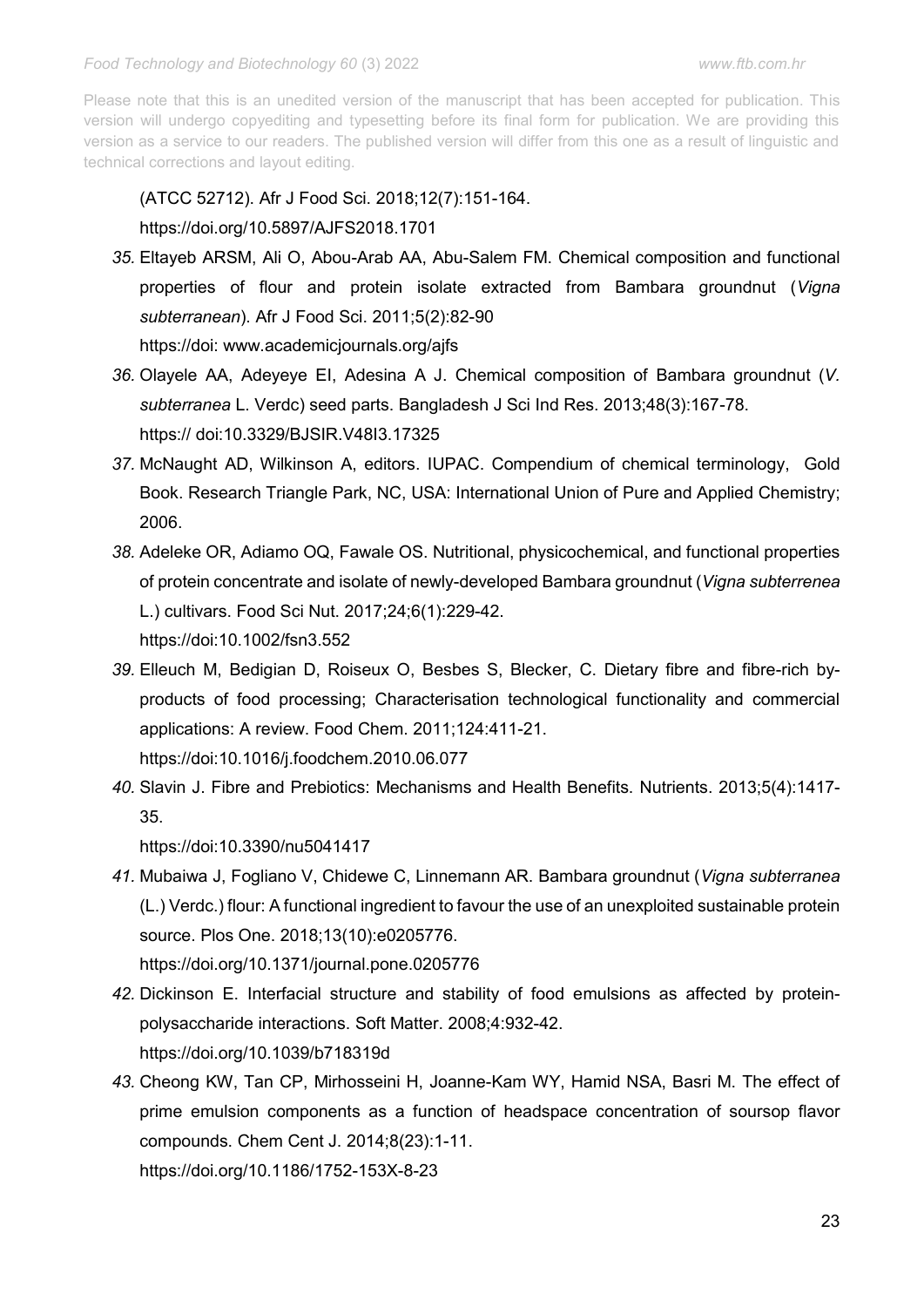Please note that this is an unedited version of the manuscript that has been accepted for publication. This version will undergo copyediting and typesetting before its final form for publication. We are providing this version as a service to our readers. The published version will differ from this one as a result of linguistic and technical corrections and layout editing.

- *44.* Tayade R, Kulkarni KP, Jo H, Song JT, Lee JD. Insight into the prospects for the improvement of seed starch in legume-A review. Front Plant Sci. 2019;10:1213. https://doi.org/10.3389/fpls.2019.01213
- *45.* Jayawardena N, Watawana MI, Waisundara VY. The total antioxidant capacity, total phenolics content and starch hydrolase inhibitory activity of fruit juices following pepsin (gastric) and pancreatin (duodenal) digestion. J Verbrauch Lebensm. 2015;10:349-57. https://doi.org/10.1007/s00003-015-0951-y
- *46.* Spizzirri UG, Parisi OI, Iemma F, Cirillo G, Puoci F, Curcio M, *et al*. Antioxidant-polysaccharide conjugates for food application by eco-friendly grafting. Carbohydr Polym. 2009;79(2):333-40. <https://doi.org/10.1016/j.carbpol.2009.08.010>
- *47.* Marc, G., Stana, A., Oniga, S.D., Pîrnău, A., Vlase, L, Oniga, O. New phenolic derivatives of thiazolidine-2,4-dione with antioxidant and antiradical properties: synthesis, characterization, *in vitro* evaluation, and quantum studies. Molecules. 2019;24(2060):1-19. https://doi:10.3390/molecules24112060.
- *48.* Betancur-Ancona D, Perza-Mercado G, Moguel-Ordonez Y, Fuertes-Blanco, S. Physicochemical characterisation of lima beans (*Phaselous lunatus*) and jack bean (Canavalia ensiformis) fibrous residues. Food Chem. 2004;84:287-95. https://doi:10.1016/S0308-8146(03)00213-9
- *49.* Valentao P, Fernandes E, Carvalho F, Andrade PB, Seabra RM, Bastos ML. Studies on the antioxidant activity of Hypericum androsaemum infusion: cavenging activity against superoxide radical, hydroxyl radical and hypochlorus acid. Biol Pharml Bull. 2002;25:1324-7. https://doi:10.1248/bpb.25.1320
- *50.* Gagliardini E, Benigni A, Perico N. Pharmacological Induction of Kidney Regeneration. In: Orlando G, Remuzzi G, Williams D, editors. Kidney transplantation, bioengineering and regeneration. Kidney transplantation in the regenerative medicine era. London, UK: Academic Press; 2017. pp. 1025-37.

https://doi:10.1016/B978-0-12-801734-0.00074-6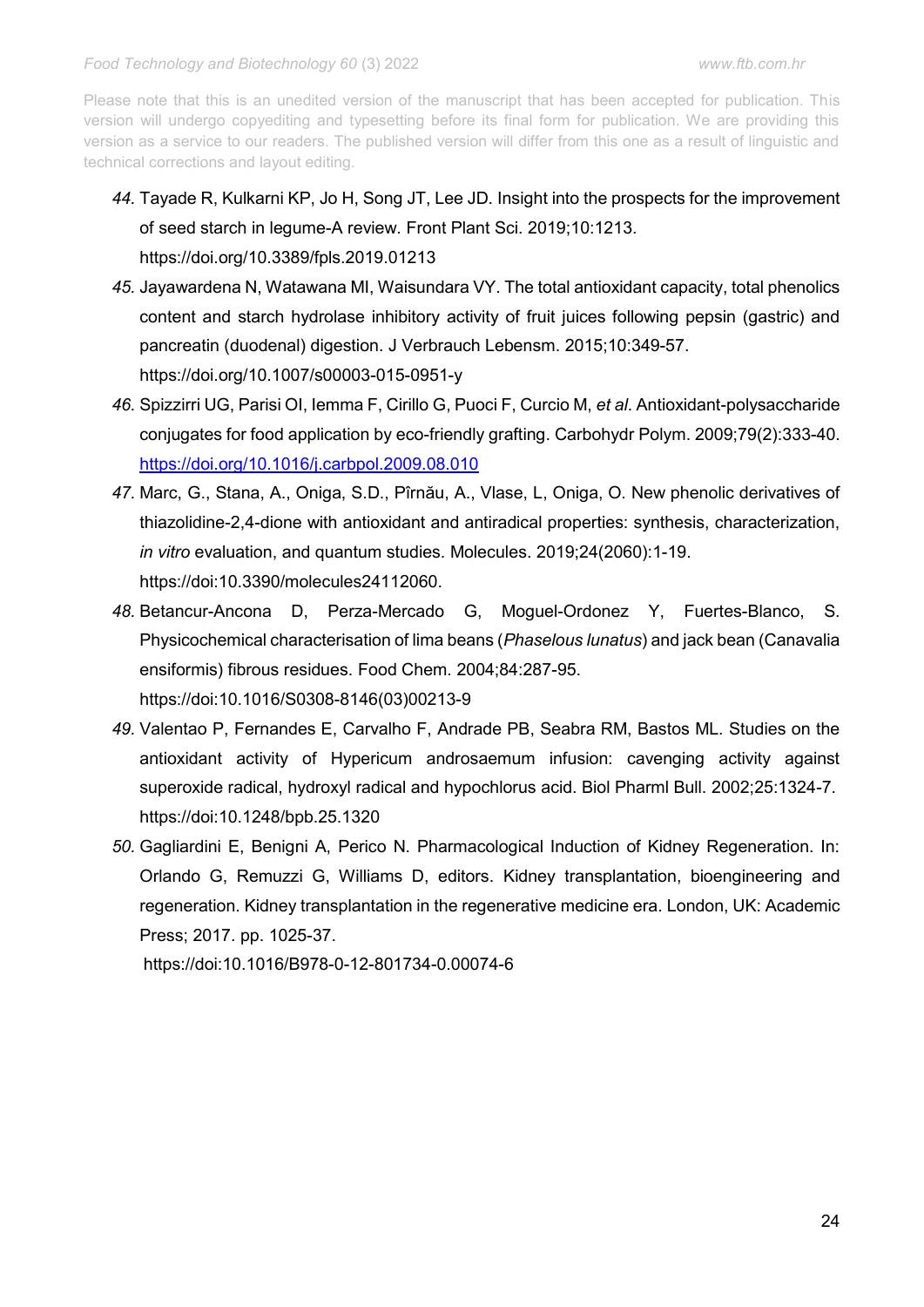

Fig. 1. Mineral composition of BGNS, BGN-SDF and STASOL

|                | Peak<br>Viscosity      | Trough<br>viscosity         | <b>Breakdown</b><br>viscosity | Final<br>viscosity     | Set back       | Peak<br>time<br>(min) | Pasting<br>temperature<br>$(^{\circ}C)$ |  |
|----------------|------------------------|-----------------------------|-------------------------------|------------------------|----------------|-----------------------|-----------------------------------------|--|
| <b>BGNS</b>    | $4875 \pm 219^{\circ}$ | $1984 \pm 944$ <sup>a</sup> | $2890 \pm 1143$ <sup>a</sup>  | $4621 \pm 500^{\circ}$ | $2637 + 577^a$ | $4.78 \pm 0^a$        | $77.9 \pm 2^a$                          |  |
| <b>BGN-SDF</b> | $435 \pm 16^{b}$       | $412 \pm 20^{6}$            | $24 \pm 4^b$                  | $537 \pm 9^b$          | $122 \pm 9^b$  | $7.00 \pm 0^{6}$      | $96.7 \pm 3^{b}$                        |  |
| <b>STASOL</b>  | $150 \pm 10^{\circ}$   | $143 \pm 1^{6}$             | $7 \pm 1^b$                   | $271 \pm 9^b$          | $128 \pm 0^6$  | $6.87 \pm 0^{\circ}$  | $87.4 \pm 0^{\circ}$                    |  |

Table 1. Pasting properties of BGNS, BGN-SDF and STASOL

Values are mean±standard deviation. Means within a column followed by different superscripts differ significantly [p≤0.05]. BGNS=Bambara groundnut starch; BGN-SDF=Bambara groundnut soluble dietary fibre; STASOL=Bambara groundnut starch-fibre nanocomposite.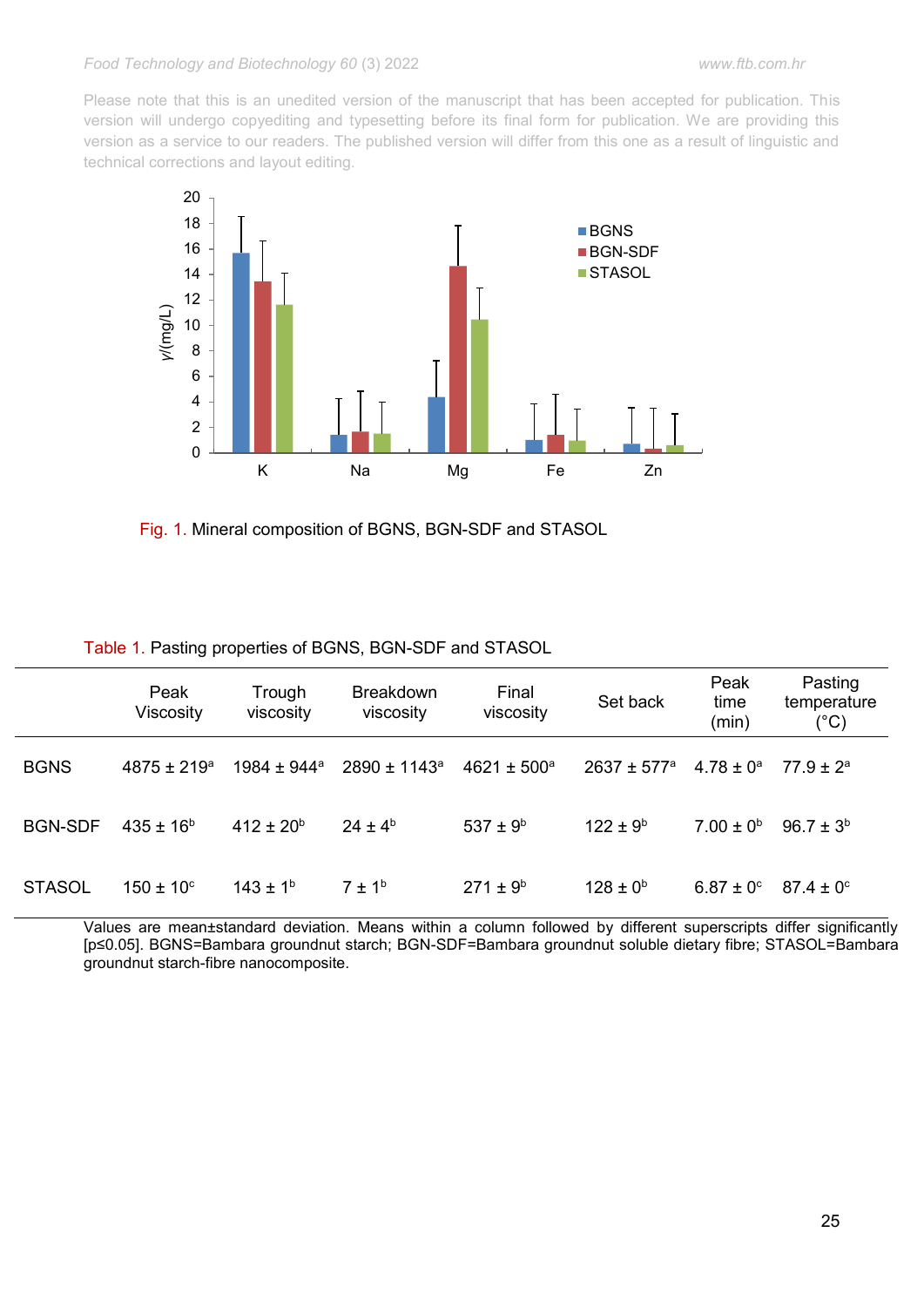Please note that this is an unedited version of the manuscript that has been accepted for publication. This version will undergo copyediting and typesetting before its final form for publication. We are providing this version as a service to our readers. The published version will differ from this one as a result of linguistic and technical corrections and layout editing.

|                         | L*                          | $a^*$                 | $b^*$                       | $C^*$                       | $h^{\circ}$                 | $\Delta E$ |
|-------------------------|-----------------------------|-----------------------|-----------------------------|-----------------------------|-----------------------------|------------|
| <b>BGNS</b>             | $87.9 \pm 0.0^a$            | $1.3 \pm 0.0^a$       | $12.4 \pm 0.0^a$            | $12.5 \pm 0.0^a$            | $83.9 \pm 0.0^a$            |            |
| <b>BGN-SDF</b>          | $76.1 \pm 0.0^b$            | $2.2 \pm 0.0^b$       | $18.9 \pm 0.0^{\rm b}$      | $19.0 \pm 0.0^{\rm b}$      | $83.3 \pm 0.0^b$            |            |
| <b>STASOL</b>           | $89.2 \pm 0.0$ <sup>c</sup> | $0.4{\pm}0.0^{\circ}$ | $14.6 \pm 0.0$ <sup>c</sup> | $14.6 \pm 0.0$ <sup>c</sup> | $88.4 \pm 0.0$ <sup>c</sup> |            |
| BGNS - BGN-SDF          |                             |                       |                             |                             |                             | 13.5       |
| <b>BGNS – STASOL</b>    |                             |                       |                             |                             |                             | 6.6        |
| <b>BGN-SDF - STASOL</b> |                             |                       |                             |                             |                             | 14.2       |

### Table 2. Colour attributes of BGNS, BGN-SDF and STASO

Values are mean±standard deviation. Means within a column followed by different superscripts differ significantly [p≤0.05]; *L*\*: lightness; *a*\*: red/ green; *b*\*: yellow/blue; BGNS=Bambara groundnut starch; BGN-SDF=Bambara groundnut soluble dietary fibre; STASOL=Bambara groundnut starch-fibre nanocomposite

### Table 3. Chemical composition of BGNS, BGN-SDF and STASOL

|                |                              |                             | Proximate $(\%)$  |                  |                   |                          |
|----------------|------------------------------|-----------------------------|-------------------|------------------|-------------------|--------------------------|
|                | Moisture                     | Ash                         | Protein           | Fat              | Carbohydrates     | Energy (kJ)              |
| <b>BGNS</b>    | $10.84 \pm 0.0^a$            | $0.07 \pm 0.0$ <sup>a</sup> | $1.74 \pm 0.4^a$  | $0.56 \pm 0.0^a$ | $86.79 \pm 0.3^a$ | $1525.78\pm0.7a$         |
| <b>BGN-SDF</b> | $10.82 \pm 0.1$ <sup>a</sup> | 4.90 $\pm$ 0.1 <sup>b</sup> | $15.54 \pm 0.3^b$ | $0.54 \pm 0.0^a$ | $68.20 \pm 0.2^b$ | $1443.47 \pm 2.2^b$      |
| <b>STASOL</b>  | $8.63 \pm 0.3^b$             | 4.88 $\pm$ 0.1 <sup>b</sup> | $6.96 \pm 0.7$ °  | $0.84 \pm 0.0^b$ | 78.69±0.6°        | 1487.08±5.6 <sup>c</sup> |

Values are mean±standard deviation. Means within a column followed by different superscripts differ significantly [p≤0.05; BGNS=Bambara groundnut starch; BGN-SDF=Bambara groundnut soluble dietary fibre; STASOL=Bambara groundnut starch-fibre nanocomposite

Table 4. Physicochemical properties of BGNS, BGN-SDF and STASOL

|               | Water absorption<br>capacity $(g/g)$ | Solubility<br>index $(\% )$ | Oil binding<br>capacity (g/g) | Emulsion<br>activity $(%)$  | <b>Emulsion stability</b><br>$(\%)$ |
|---------------|--------------------------------------|-----------------------------|-------------------------------|-----------------------------|-------------------------------------|
| <b>BGNS</b>   | $1.6 \pm 0.2$ <sup>a</sup>           | $0.9 \pm 0.2$ <sup>a</sup>  | $1.13 \pm 0.1$ <sup>a</sup>   | $23.3 \pm 32.0^a$           | $23.3 \pm 18.2$ <sup>a</sup>        |
| <b>BGN-</b>   | $\overline{\phantom{a}}$             | $95.3{\pm}0.0^{\rm b}$      | $3.78 \pm 0.1^b$              | $85.7 \pm 6.0^b$            | $87.1 \pm 6.5^{\circ}$              |
| <b>SDF</b>    |                                      |                             |                               |                             |                                     |
| <b>STASOL</b> | -                                    | 93.3 $\pm$ 0.1 $\circ$      | $1.52 \pm 0.1$ <sup>c</sup>   | $90.7 \pm 1.9$ <sup>c</sup> | $87.5 \pm 3.3$ °                    |

Values are mean±standard deviation. Means within a column followed by different superscripts differ significantly [p≤0.05; BGNS=Bambara groundnut starch; BGN-SDF=Bambara groundnut soluble dietary fibre; STASOL=Bambara groundnut starch-fibre nanocomposite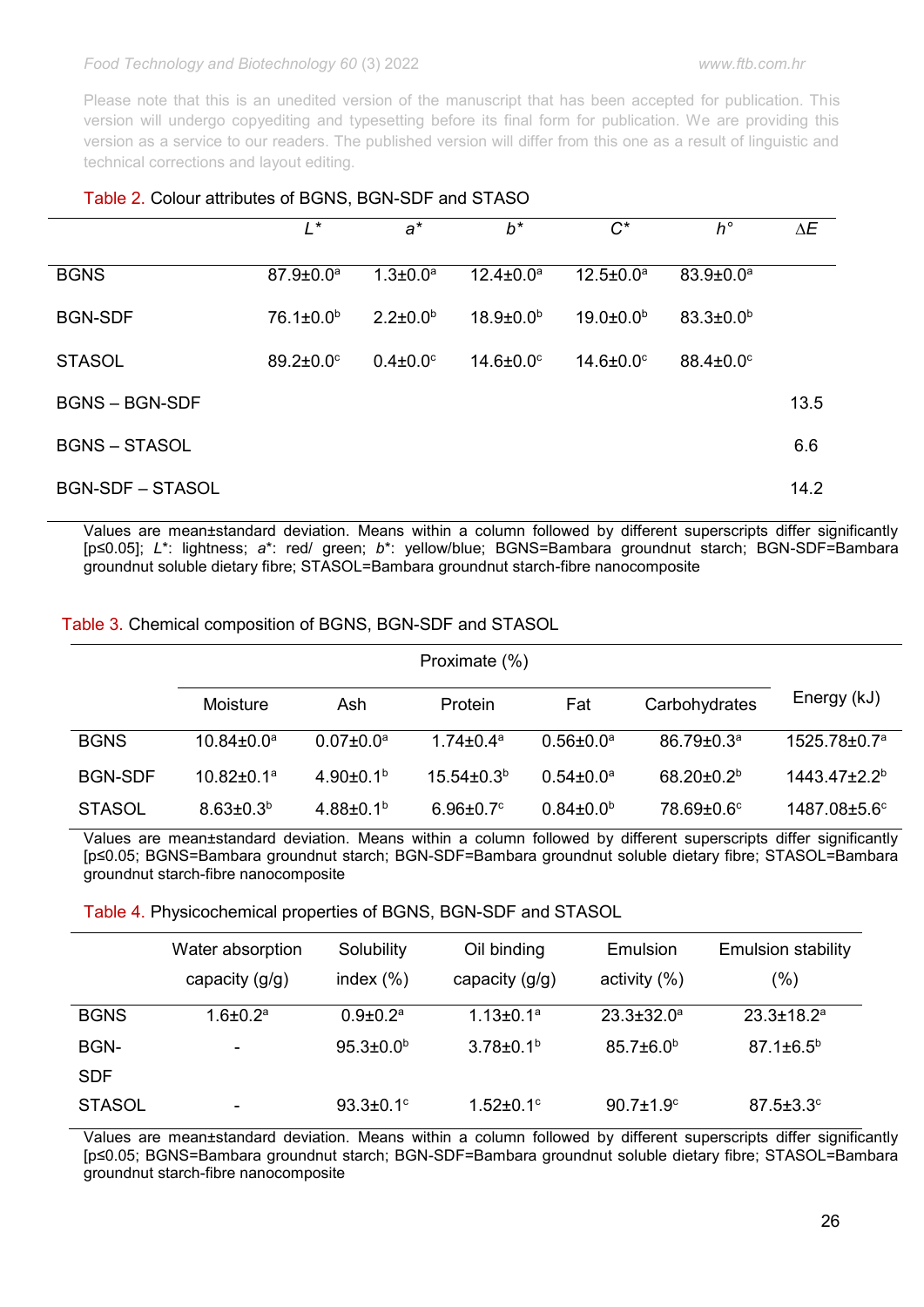Please note that this is an unedited version of the manuscript that has been accepted for publication. This version will undergo copyediting and typesetting before its final form for publication. We are providing this version as a service to our readers. The published version will differ from this one as a result of linguistic and technical corrections and layout editing.

|                | Polyphenols (mg GAE/g)        | $FRAP$ (µmol $AAE/g$ )       | Glucose (%) |
|----------------|-------------------------------|------------------------------|-------------|
| <b>BGNS</b>    | $0.10 \pm 0.01$ <sup>a</sup>  | $1.16 \pm 0.40^a$            | 87.9        |
| <b>BGN-SDF</b> | $6.59 \pm 0.177$ <sup>b</sup> | $4.77 \pm 0.78$ <sup>b</sup> | <b>ND</b>   |
| <b>STASOL</b>  | $0.46 \pm 0.048$ °            | $1.45 \pm 0.24$ °            | 63.4        |

| Table 5. Antioxidant properties and glucose content of BGNS, BGN-SDF and STASOL |  |  |  |
|---------------------------------------------------------------------------------|--|--|--|
|---------------------------------------------------------------------------------|--|--|--|

Values are mean±standard deviation. Means within a column followed by different superscripts are significantly [p≤0.05] different; BGNS: Bambara groundnut starch; BGN-SDF: Bambara groundnut soluble dietary fibre; STASOL: Bambara groundnut starch-fibre nanocomposite. FRAP: Ferric reducing antioxidant power

| Phenolics                           | Phenolic group         | Elution<br>time<br>(min) | <b>BGNS</b><br>(mg/g) | <b>BGN-SDF</b><br>(mg/g) | <b>STASOL</b><br>(mg/g) |
|-------------------------------------|------------------------|--------------------------|-----------------------|--------------------------|-------------------------|
| Scoparone                           | Flavonoid              | 7.19                     | $\mathbf 0$           | 11                       | 28                      |
| Chlorogenic acid                    | <b>Phenol esters</b>   | 7.60                     | $\mathbf 0$           | 18                       | 0                       |
| <b>Blumealactone C</b>              | Terpene lactone        | 7.71                     | 7                     | $\overline{0}$           | $\mathbf 0$             |
| $(+)$ -Sesamin                      | Polyphenol             | 8.12                     | $\overline{4}$        | 12                       | 11                      |
| 4-hydroxymethyl-2-methoxyphenyl-    | Flavonone              | 8.40                     | 0                     | 10                       | 6                       |
| 1-O-beta-D-apiofuranosyl-(1->6)-O-  |                        |                          |                       |                          |                         |
| beta-D-glucopyranoside              |                        |                          |                       |                          |                         |
| Furcatin                            | Phenylpropene          | 8.72                     | $\overline{4}$        | 6                        | $\Omega$                |
| Monocrotaline                       | Pyrrolizidine alkaloid | 9.30                     | $\overline{0}$        | 20                       | 0                       |
| $[1R-$                              | Sesquiterpenoid        | 9.99                     | 237                   | 7594                     | 8                       |
| (1alpha,4abeta,6alpha,8aalpha)]-    |                        |                          |                       |                          |                         |
| 1,2,4a,5,6,8a-Hexahydro-6-hydroxy-  |                        |                          |                       |                          |                         |
| 4,7-dimethyl-a-methylene-1-         |                        |                          |                       |                          |                         |
| naphthaleneacetic acid methyl ester |                        |                          |                       |                          |                         |
| Luteolin 7-O-(6"-malonylglucoside)  | Flavonoid              | 10.23                    | $\mathbf 0$           | 4                        | 0                       |
| Dimethyltryptamine                  | Phenol amide           | 10.48                    | 1446                  | 7281                     | 13                      |
| Isatidine                           | Pyrrolizidine alkaloid | 10.63                    | 8                     | 27                       | 0                       |
| Casuarine 6-alpha-D-glucoside       | Pyrrolizidine alkaloid | 10.95                    | 0                     | 27                       | 0                       |

### Table 6. Phenolic composition of BGNS, BGN-SDF and STASOL